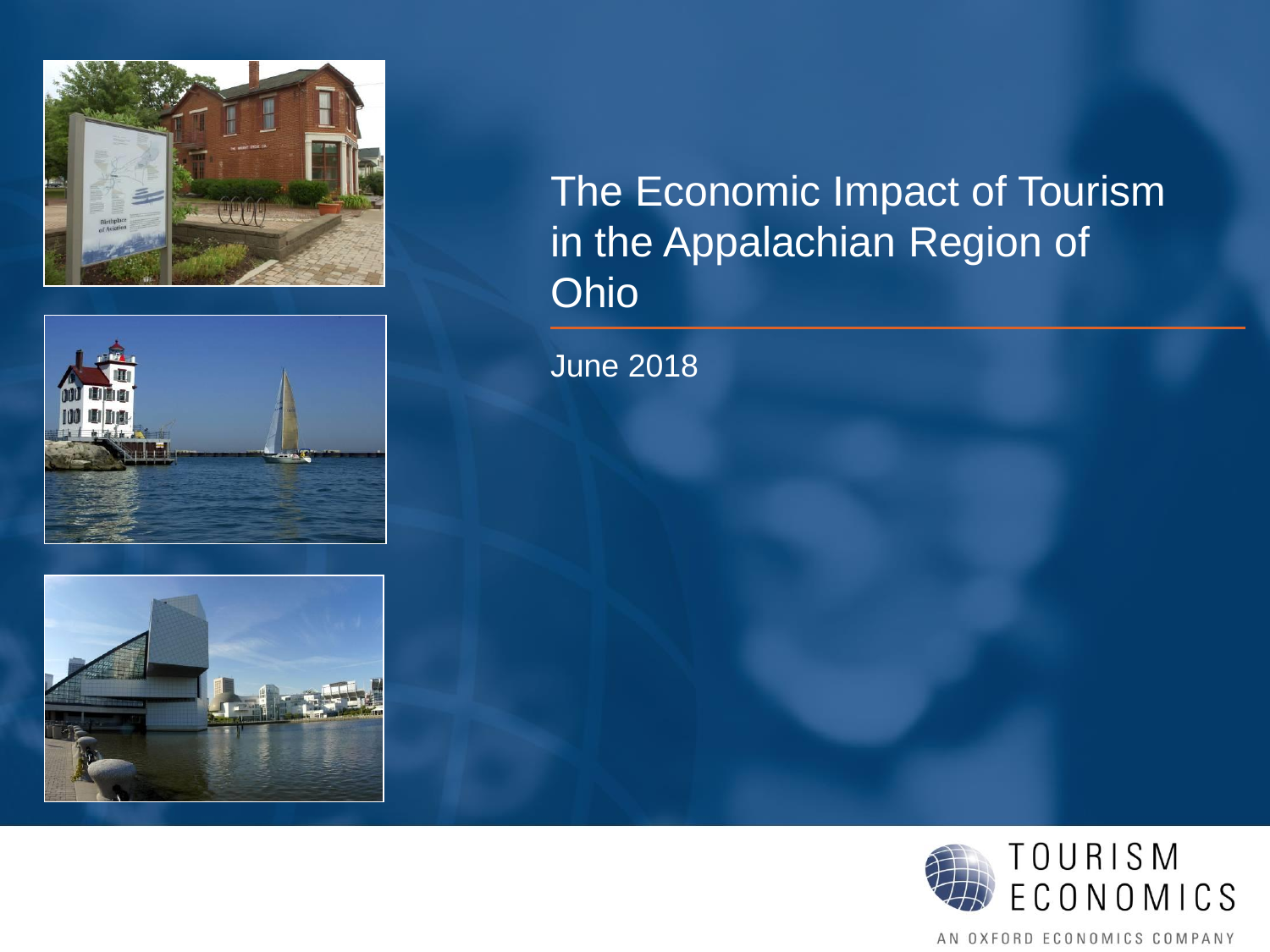## **Appalachian Region tourism summary**

| <b>Total Tourism Impact</b> |                                 |  |  |  |  |
|-----------------------------|---------------------------------|--|--|--|--|
|                             | <b>Appalachian Region, Ohio</b> |  |  |  |  |
| <b>Sales</b>                | \$5.5 billion                   |  |  |  |  |
| Wages                       | \$1.3 billion                   |  |  |  |  |
| <b>Taxes</b>                | \$0.7 billion                   |  |  |  |  |
| Employment                  | 61,164                          |  |  |  |  |
|                             |                                 |  |  |  |  |

Appalachian Region in Red

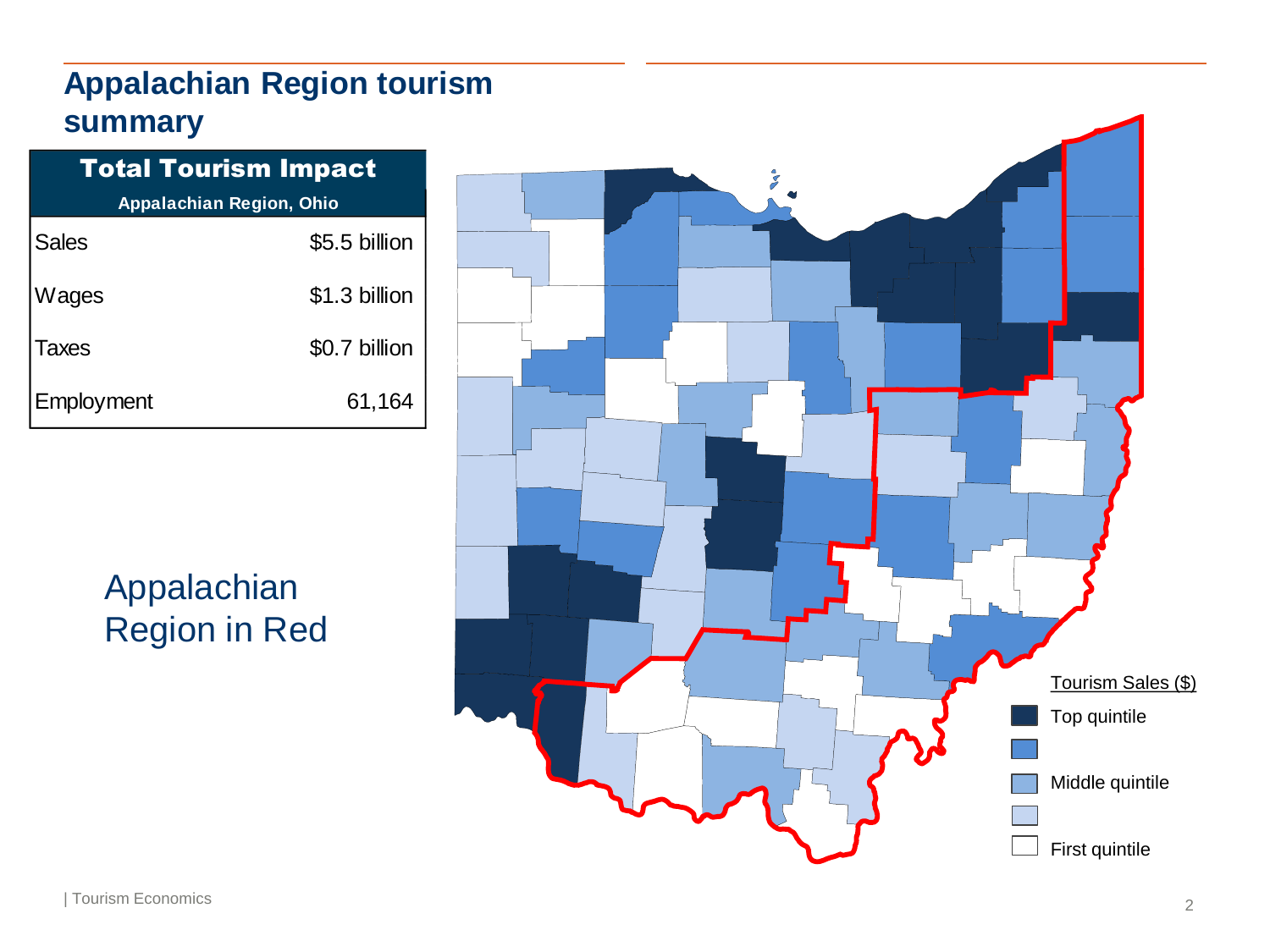#### **Overview**

#### Tourism drives jobs in the Appalachian **Region**

■ Tourism is an integral and driving component of the Appalachian Region economy, sustaining 7.9% of private employment.

#### Visitor spending brings in dollars to the local  $2 \mid \frac{\text{VISION } \text{sp}}{\text{economy}}$

■ Visitors to the Appalachian Region generated business sales of \$5.5 billion, directly and indirectly, in 2017.

#### 3 | Tourism benefits are diverse

■ The benefits of tourism span across various industries, including transportation, recreation, retail, lodging, and food & beverage.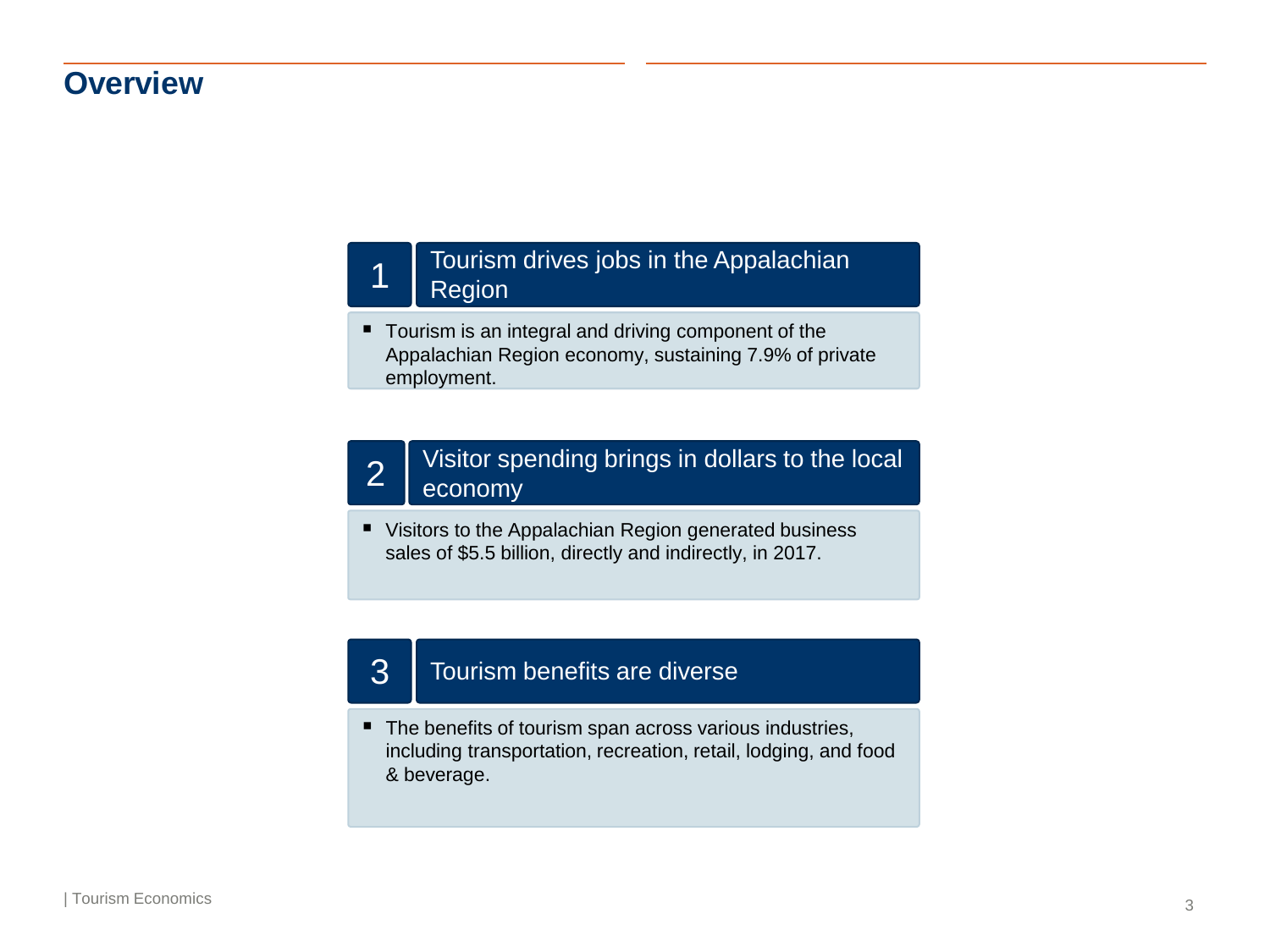# State Summary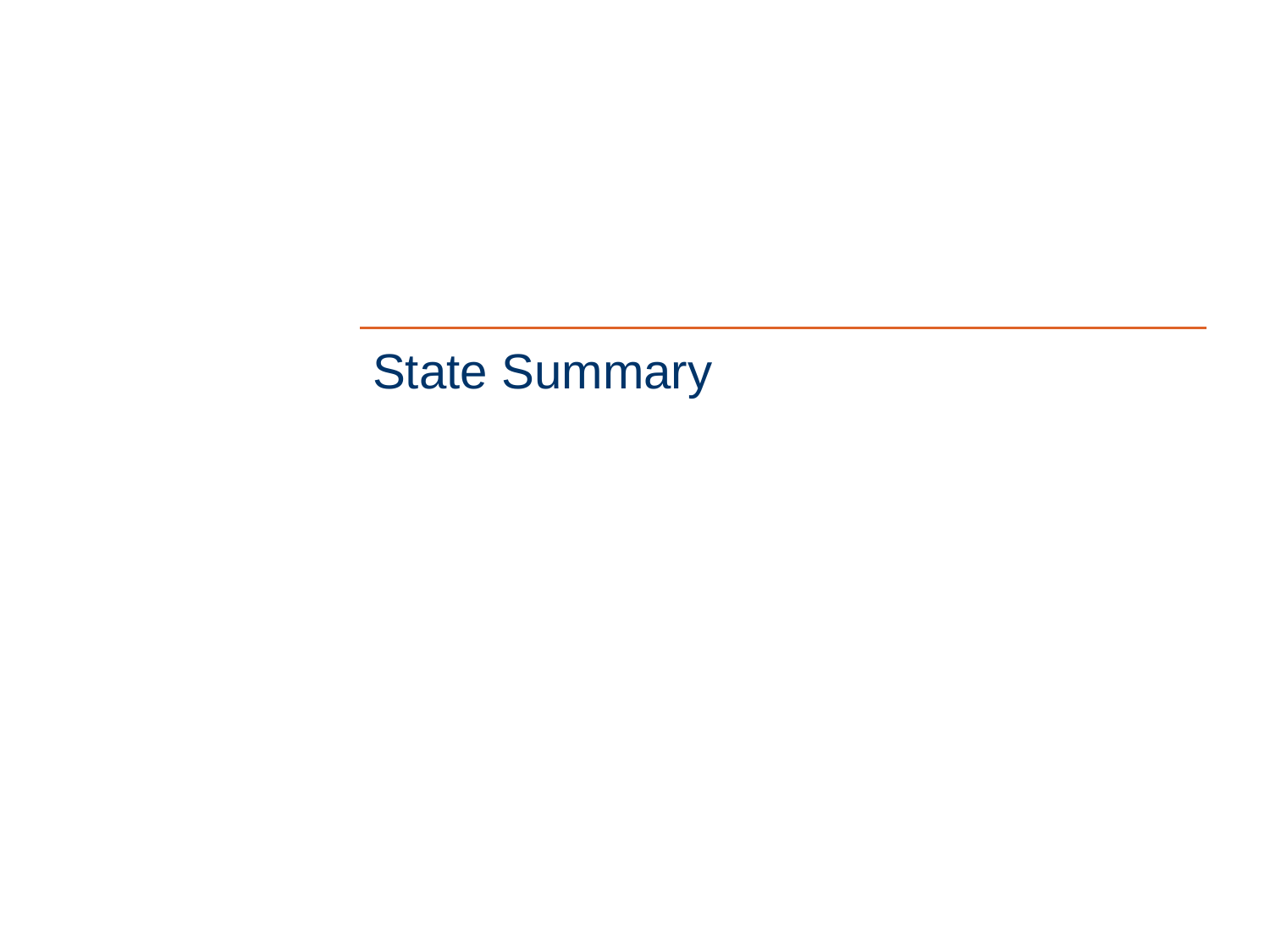## **Key findings**

- As visitor spending growth continues, Ohio tourism's performance both in 2017 and over the life of the current expansion impresses.
- Visitor spending grew 3.5% in 2017 and has increased nearly 18% over 2013 results.
- Visitor spending increased by \$1.2 billion in 2017 to reach \$35.2 billion; spending is up by \$5.2 billion since 2013.
- Ohio visitor volumes grew by 7 million to reach 219 million and have grown by more than 24 million since 2013.
- Visitor spending growth was led by spending on recreational activities with strong growth in food & beverages as lower gas prices, growing wages, and strong consumer confidence supported travel growth.
- Visitor spending of \$35.2 billion generated \$53.3 billion in total business sales in 2017 as traveler dollars flowed through the Ohio economy.
- Visitor activity sustained 493,625 jobs in 2017, both directly and indirectly.
- 1-in-11 jobs in the state is sustained by tourism activity – 8.9% of private non-farm employment in Ohio.
- Including indirect and induced impacts, tourism in Ohio generated \$3.35 billion in state and local taxes and \$3.3 billion in Federal taxes in 2017.
- In the absence of the state and local taxes generated by tourism, each Ohio household would need to pay an additional \$725 to maintain the current level of government services.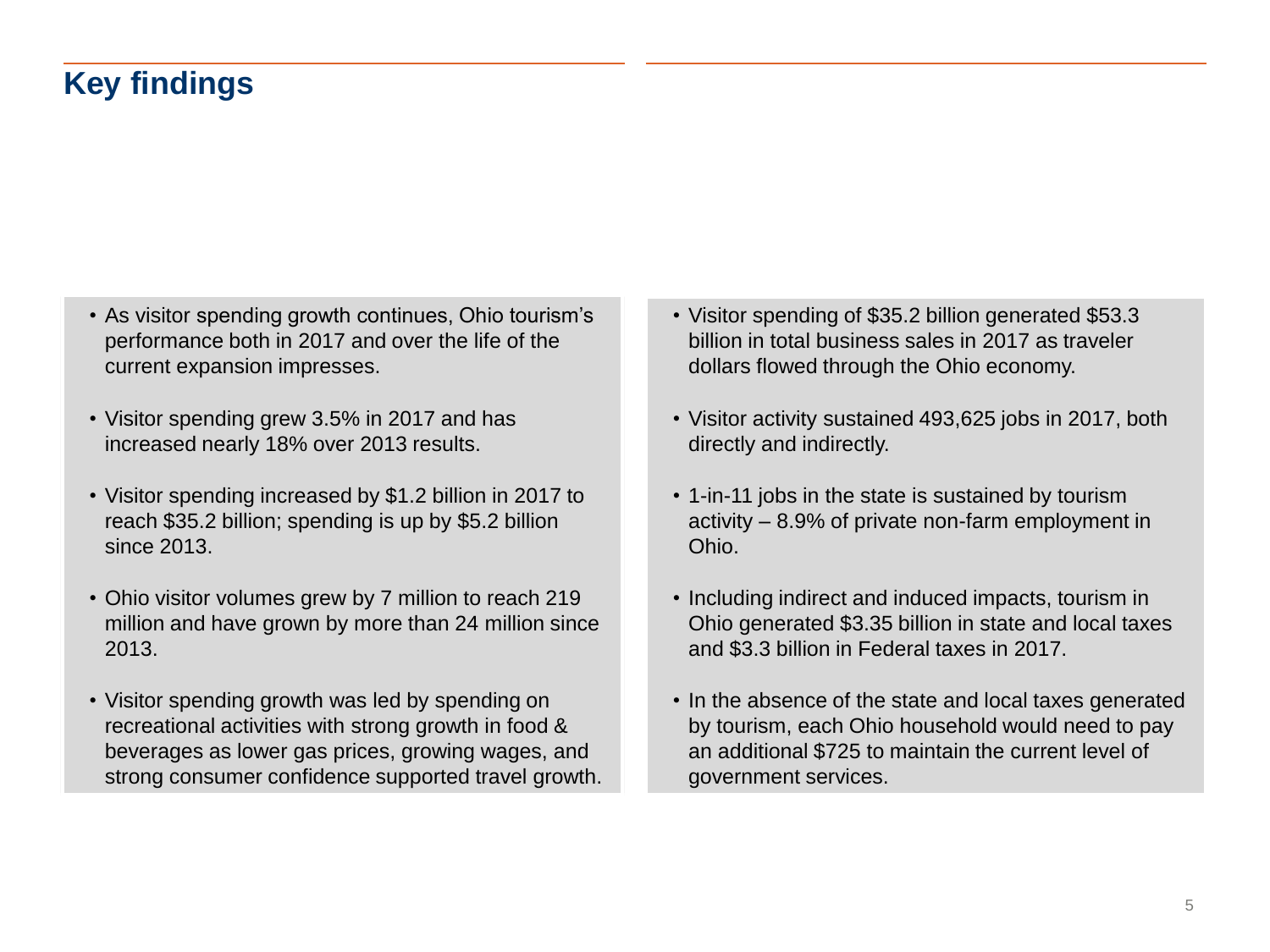**Growth continues in 2017 as economic conditions help spur travel to Ohio**

# Key facts about Ohio's tourism sector

Visitation reached 219 million in 2017

Visitor spending rose 3.5% in 2017 to \$35.2 billion

Tourism spending supports 8.9% of all jobs in Ohio

Tourism in Ohio generated \$3.35 billion in state and local taxes in 2017

# Key indicators in Ohio 2017

Dollar figures in millions

| <b>Tourism spending</b>                | \$35,162 |
|----------------------------------------|----------|
| <b>Total business sales</b>            | \$53,296 |
| <b>Employment sustained by tourism</b> | 493,625  |
| Income sustained by tourism            | \$13,547 |
| <b>Taxes sustained by tourism</b>      | \$6,666  |
| Federal                                | \$3,315  |
| <b>State</b>                           | 51,986   |
| Local                                  | \$1,366  |

Source: Tourism Economics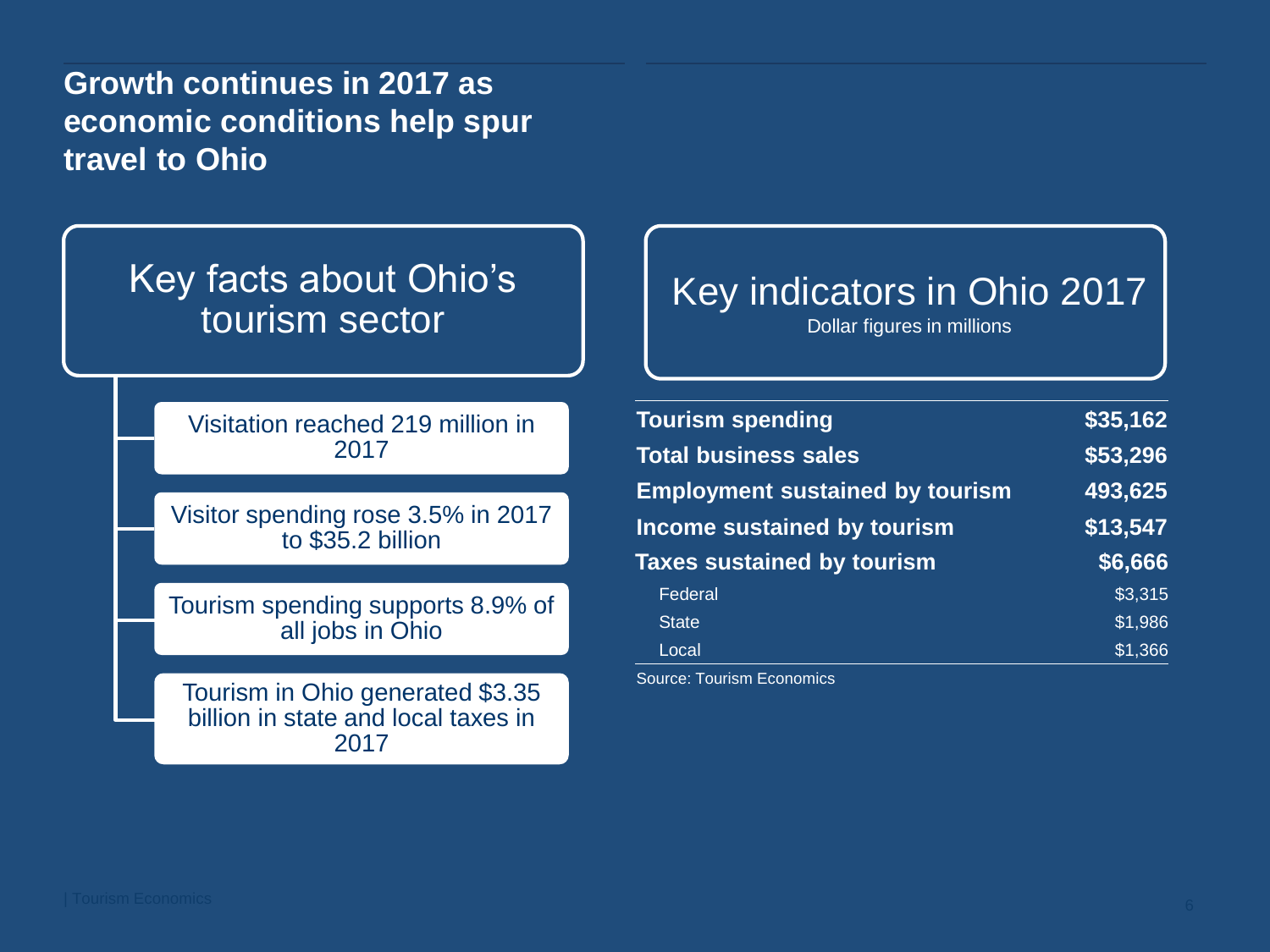### **2017 results**

219 million visitors traveled to Ohio in 2017, spending \$35.2 billion in the state.

The number of person-trips reached 219 million in 2017.

The steady climb of visitor spending continued in 2017 as increased visitation supported more spending in a very low inflationary period.

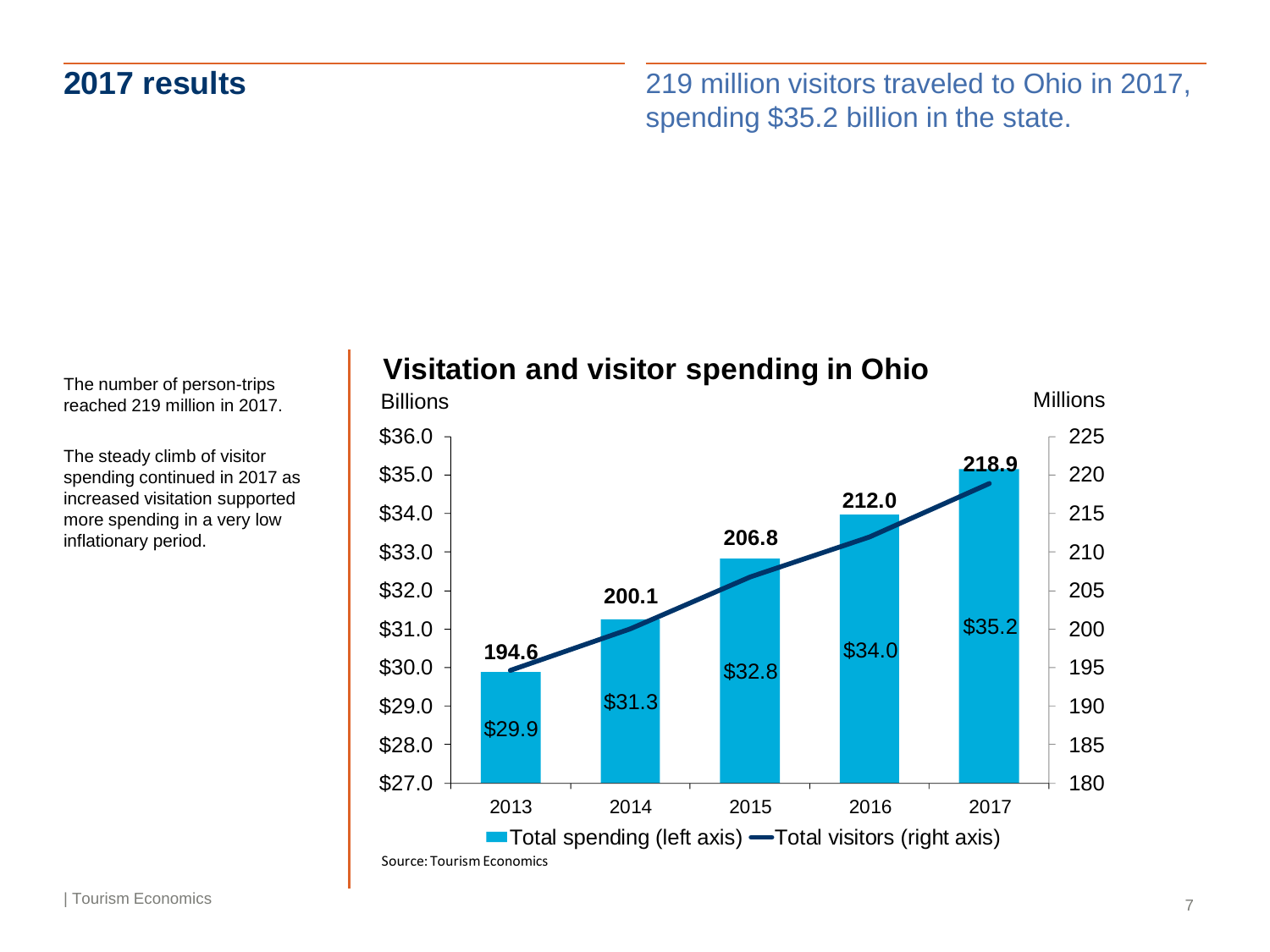### **Visitor spending in Ohio**

Food & beverages spending captures a quarter of all visitor spending.



Source: Tourism Economics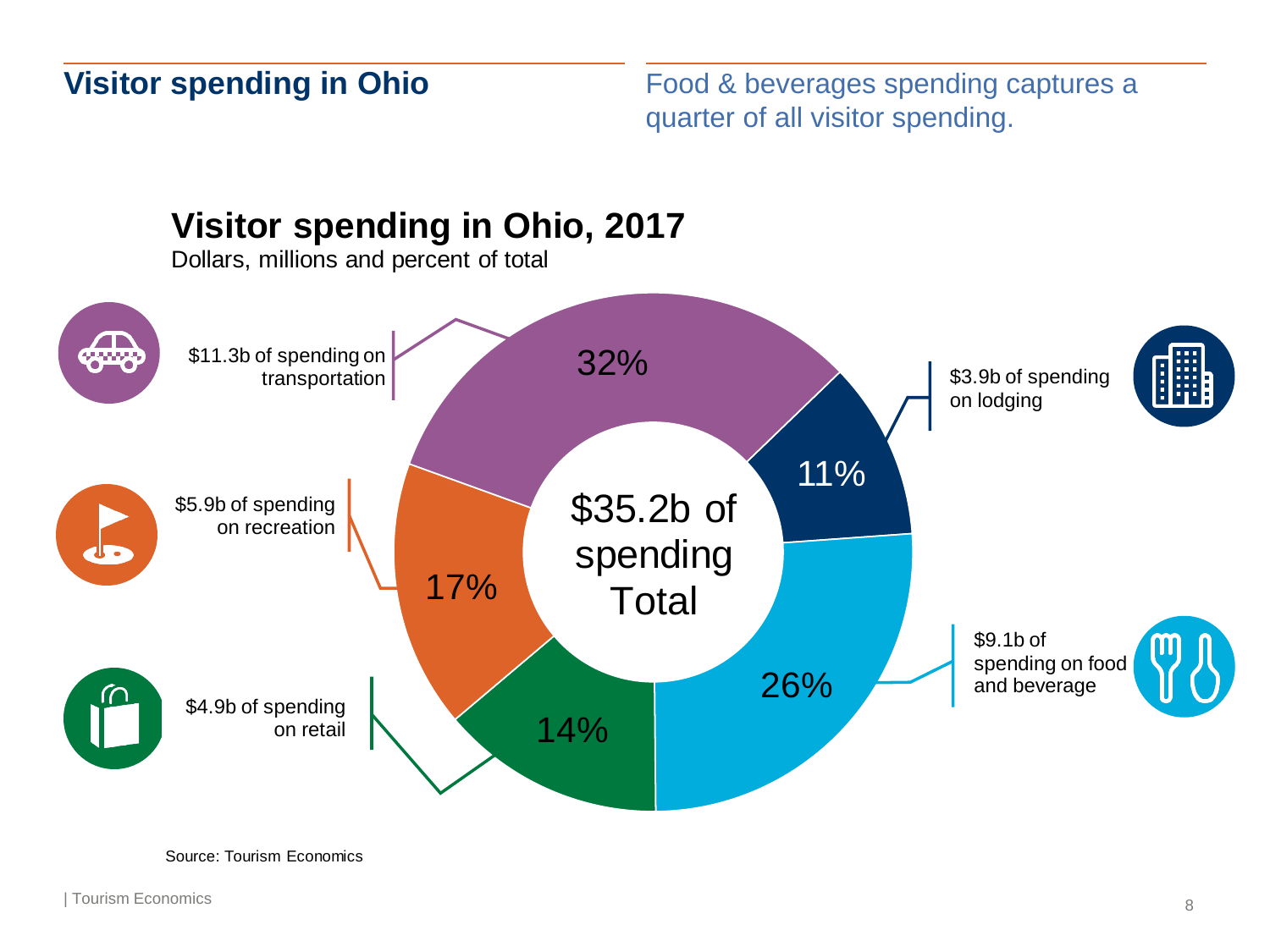### **How tourism generates impact**

Tourism spending flows through the economy and generates economic benefit through multiple channels.

Our analysis of tourism's impact on Ohio starts with actual spending by tourists, but also considers the downstream effects of this injection of spending into the local economy. To determine the total economic impact of tourism in Ohio, we input tourism spending into a model of the Ohio's economy created in IMPLAN. This model calculates three distinct types of impact: direct, indirect, and induced.

- Travelers create **direct** economic value within a discreet group of sectors (e.g. recreation, transportation). This supports a relative proportion of jobs, wages, taxes, and GDP within each sector.
- Each directly affected sector also purchases goods and services as inputs (e.g. food wholesalers, utilities) into production. These impacts are called **indirect** impacts.
- **Example 1** Lastly, the **induced** impact is generated when employees whose wages are generated either directly or indirectly by tourism, spend those wages in the local economy.

The impacts on business sales, jobs, wages, and taxes are calculated for all three levels of impact.

#### **How tourism spending flows through the economy and generates economic benefits**

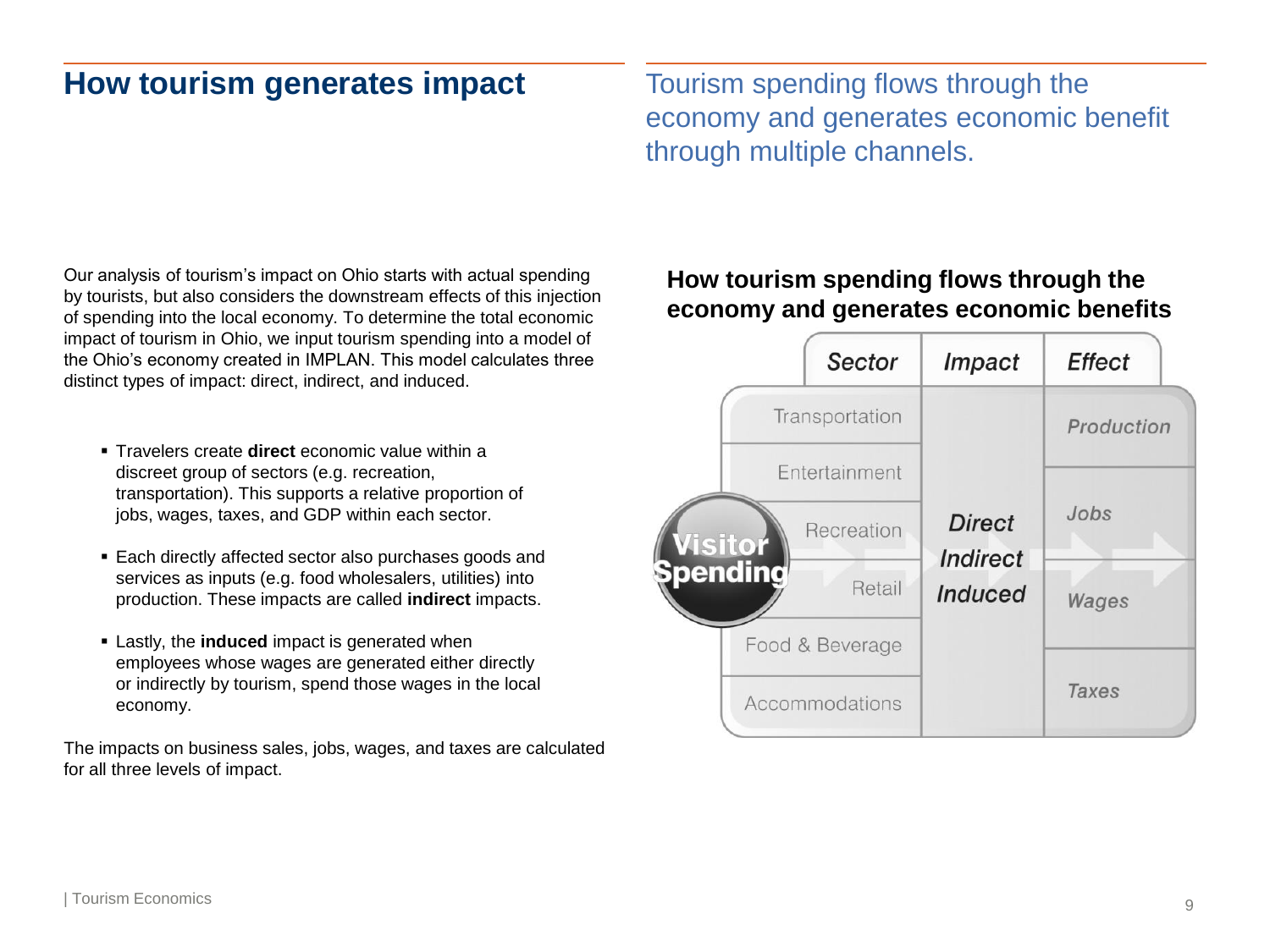#### **Tourism's impact on business sales (1 of 2)**  Visitors spent \$35.2 billion in Ohio in 2017. This supported a total of \$53.3 billion in business sales when indirect and induced impacts are considered.

| <b>Tourism economy generated business sales, millions</b> |                |                 |                |              |  |
|-----------------------------------------------------------|----------------|-----------------|----------------|--------------|--|
|                                                           | <b>Direct</b>  | <b>Indirect</b> | <b>Induced</b> | <b>Total</b> |  |
| <b>Agriculture, Fishing, Mining</b>                       |                | 250.6           | 100.5          | 351.1        |  |
| <b>Construction and Utilities</b>                         | $\blacksquare$ | 669.2           | 268.9          | 938.0        |  |
| <b>Manufacturing</b>                                      |                | 1,888.8         | 923.1          | 2,811.9      |  |
| <b>Wholesale Trade</b>                                    |                | 155.5           | 102.8          | 258.2        |  |
| <b>Air Transport</b>                                      | 831.7          | 19.1            | 16.0           | 866.7        |  |
| <b>Other Transport</b>                                    | 2,644.9        | 537.1           | 204.4          | 3,386.4      |  |
| <b>Retail Trade</b>                                       | 6,194.9        | 241.5           | 1,051.7        | 7,488.1      |  |
| <b>Gasoline Stations</b>                                  | 5,848.9        | 16.3            | 63.2           | 5,928.5      |  |
| <b>Communications</b>                                     |                | 489.8           | 231.1          | 720.9        |  |
| <b>Finance, Insurance and Real Estate</b>                 | 2,015.2        | 1,953.6         | 1,467.1        | 5,435.9      |  |
| <b>Business Services</b>                                  | 117.7          | 2,245.1         | 672.9          | 3,035.6      |  |
| <b>Education and Health Care</b>                          |                | 10.0            | 1,668.4        | 1,678.4      |  |
| <b>Recreation and Entertainment</b>                       | 5,399.0        | 193.4           | 146.3          | 5,738.7      |  |
| Lodging                                                   | 3,898.6        | 47.4            | 43.8           | 3,989.8      |  |
| Food & Beverage                                           | 7,858.3        | 153.4           | 456.9          | 8,468.5      |  |
| <b>Personal Services</b>                                  | 353.2          | 240.1           | 403.0          | 996.3        |  |
| <b>Government</b>                                         |                | 213.5           | 989.3          | 1,202.8      |  |
| <b>TOTAL</b>                                              | 35,162.3       | 9,324.4         | 8,809.2        | 53,295.9     |  |
| <b>Growth Rate</b>                                        | 3.5%           | 2.1%            | 5.2%           | 3.5%         |  |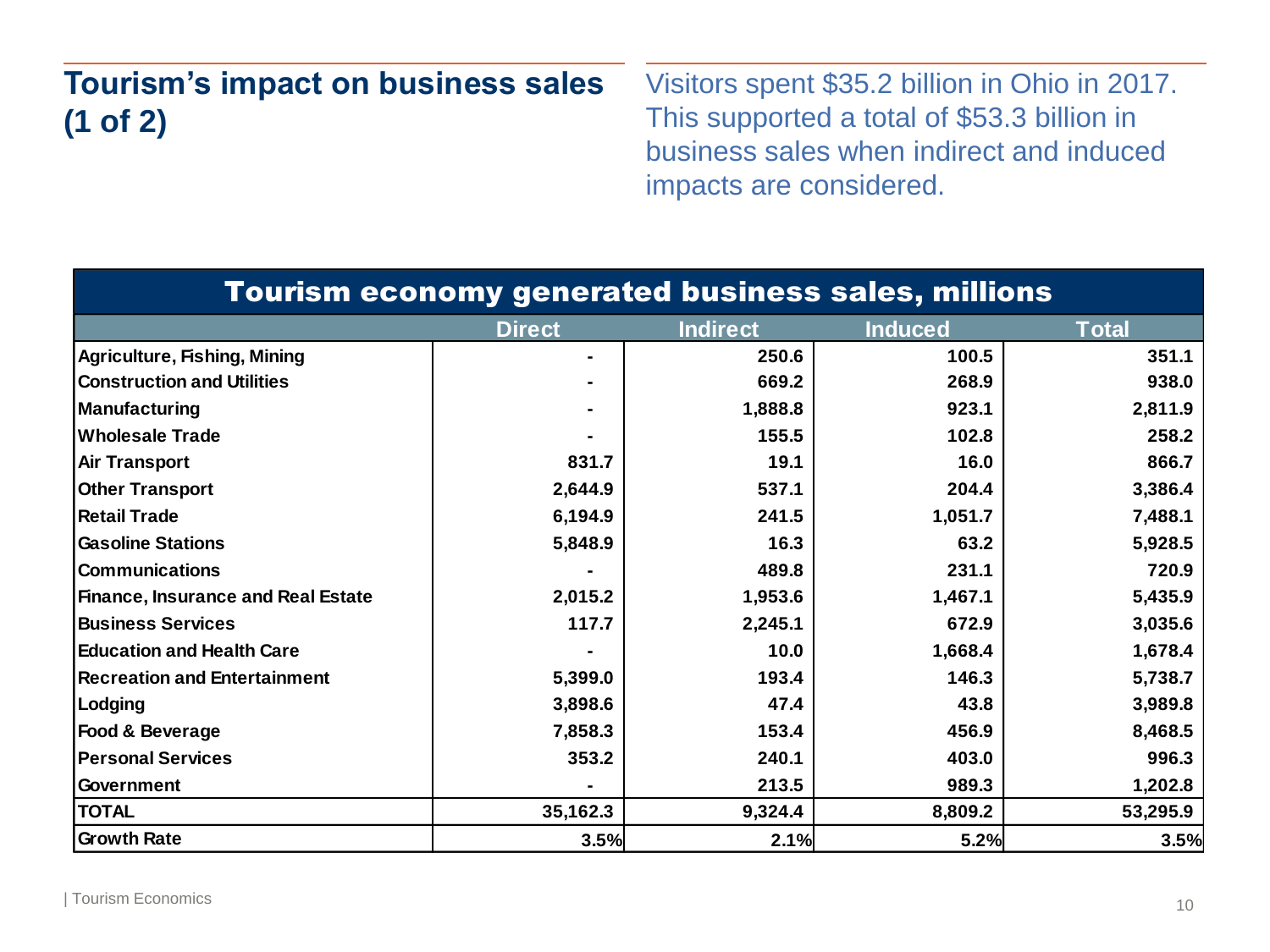#### **Tourism's impact on business sales (2 of 2)**  While the majority of sales are in industries directly serving visitors, over \$2.2 billion in business sales occurs in business services as a result of their selling to tourism businesses.

#### **Tourism economy generated business sales, 2017**



| Tourism Economics 11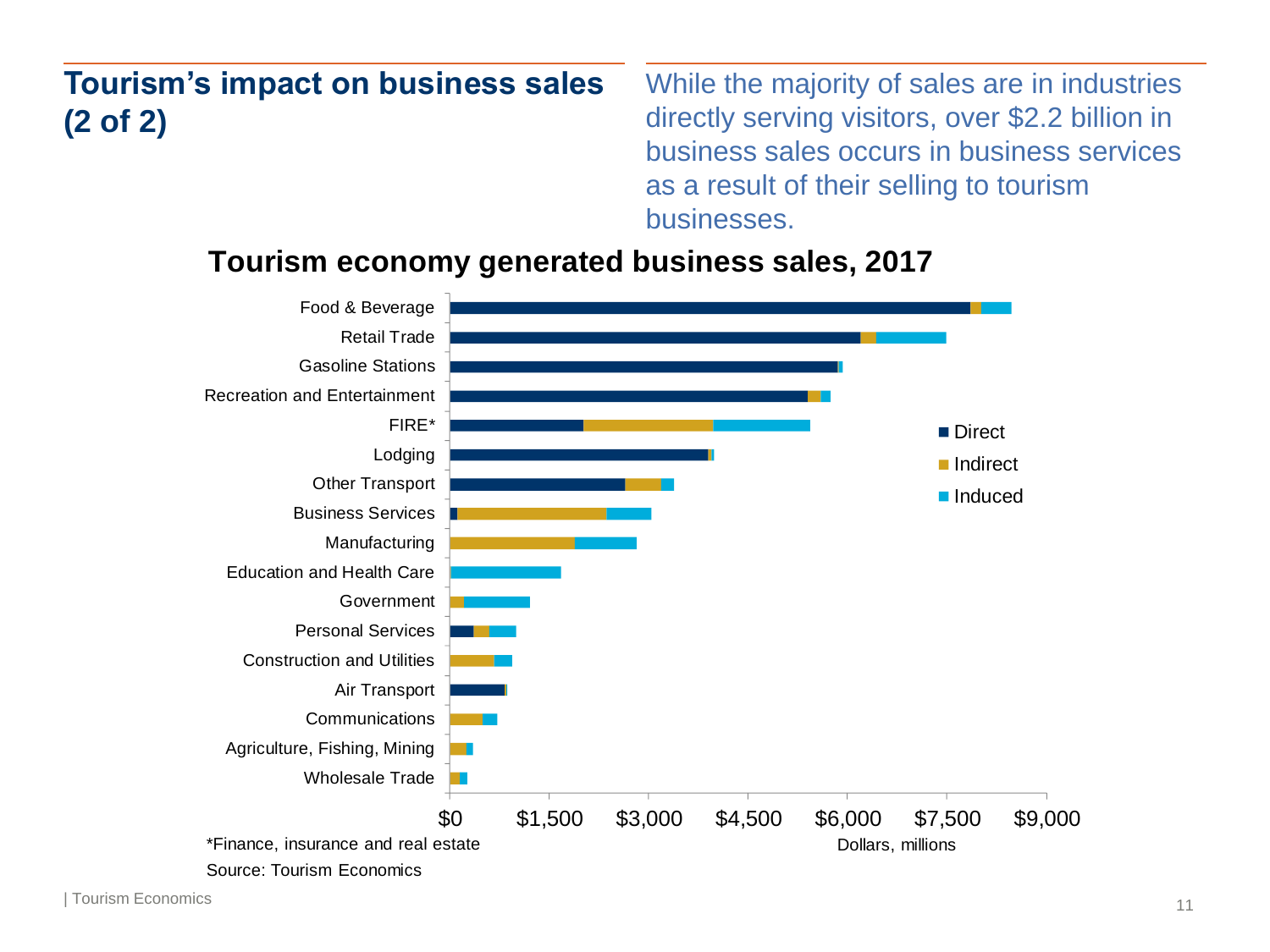## **Tourism's impact on local employment**

Tourism supported a total of 493,625 jobs when indirect and induced impacts are considered.

| <b>Tourism economy generated employment</b> |               |                 |                |              |  |
|---------------------------------------------|---------------|-----------------|----------------|--------------|--|
|                                             | <b>Direct</b> | <b>Indirect</b> | <b>Induced</b> | <b>Total</b> |  |
| Agriculture, Fishing, Mining                |               | 2,685           | 1,024          | 3,709        |  |
| <b>Construction and Utilities</b>           |               | 1,992           | 461            | 2,452        |  |
| Manufacturing                               |               | 3,886           | 1,726          | 5,612        |  |
| <b>Wholesale Trade</b>                      |               | 651             | 430            | 1,082        |  |
| <b>Air Transport</b>                        | 3,364         | 58              | 57             | 3,479        |  |
| <b>Other Transport</b>                      | 32,850        | 5,070           | 1,860          | 39,779       |  |
| Retail Trade                                | 44,297        | 2,964           | 12,744         | 60,005       |  |
| <b>Gasoline Stations</b>                    | 12,348        | 189             | 703            | 13,239       |  |
| <b>Communications</b>                       |               | 1,833           | 694            | 2,527        |  |
| <b>Finance, Insurance and Real Estate</b>   | 7,346         | 9,865           | 5,803          | 23,013       |  |
| <b>Business Services</b>                    | 137           | 19,473          | 5,908          | 25,518       |  |
| <b>Education and Health Care</b>            |               | 196             | 17,137         | 17,333       |  |
| <b>Recreation and Entertainment</b>         | 67,996        | 3,918           | 2,176          | 74,090       |  |
| Lodging                                     | 42,606        | 596             | 518            | 43,720       |  |
| Food & Beverage                             | 155,410       | 2,805           | 7,809          | 166,024      |  |
| <b>Personal Services</b>                    | 2,230         | 2,454           | 5,791          | 10,476       |  |
| Government                                  |               | 1,023           | 545            | 1,568        |  |
| <b>TOTAL</b>                                | 368,585       | 59,658          | 65,383         | 493,625      |  |
| <b>Percent Change</b>                       | 0.5%          | 1.8%            | 1.6%           | 0.8%         |  |

Source: Tourism Economics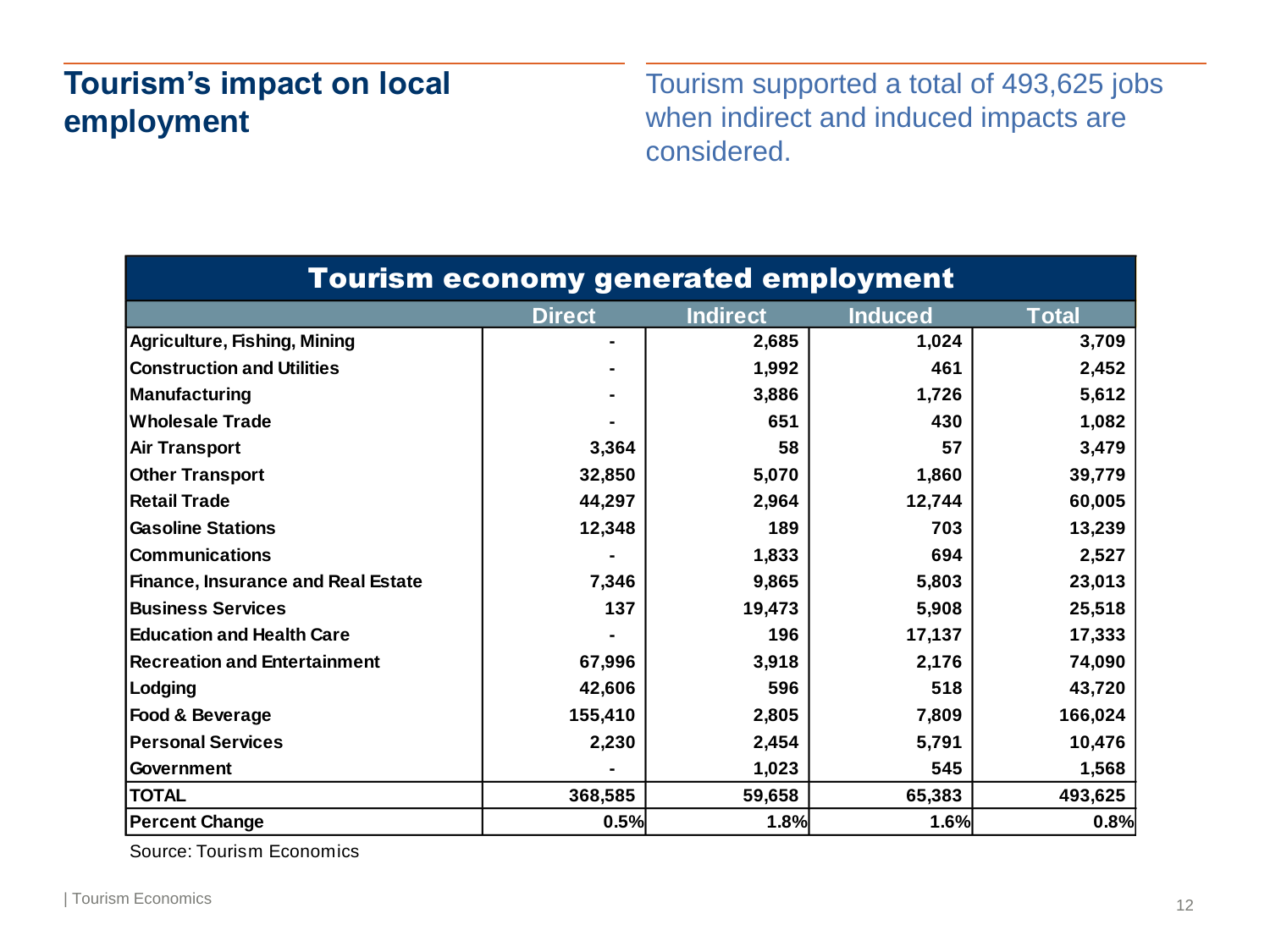### **Tourism's impact on local income**

Tourism generated nearly \$8.5 billion in direct income and \$13.5 billion when indirect and induced impacts are added.

| <b>Tourism economy generated income, millions</b> |               |                 |                |              |  |  |
|---------------------------------------------------|---------------|-----------------|----------------|--------------|--|--|
|                                                   | <b>Direct</b> | <b>Indirect</b> | <b>Induced</b> | <b>Total</b> |  |  |
| Agriculture, Fishing, Mining                      |               | 62.7            | 28.1           | 90.8         |  |  |
| <b>Construction and Utilities</b>                 |               | 180.5           | 63.9           | 244.4        |  |  |
| Manufacturing                                     |               | 240.5           | 112.3          | 352.8        |  |  |
| <b>Wholesale Trade</b>                            |               | 43.4            | 32.6           | 76.0         |  |  |
| <b>Air Transport</b>                              | 290.0         | 6.2             | 5.7            | 301.8        |  |  |
| <b>Other Transport</b>                            | 919.5         | 259.8           | 93.5           | 1,272.7      |  |  |
| <b>Retail Trade</b>                               | 958.0         | 88.9            | 363.6          | 1,410.5      |  |  |
| <b>Gasoline Stations</b>                          | 309.5         | 5.0             | 18.4           | 332.9        |  |  |
| <b>Communications</b>                             |               | 114.7           | 44.9           | 159.7        |  |  |
| <b>Finance, Insurance and Real Estate</b>         | 193.8         | 363.8           | 260.3          | 817.9        |  |  |
| <b>Business Services</b>                          | 7.5           | 952.0           | 286.6          | 1,246.1      |  |  |
| <b>Education and Health Care</b>                  |               | 4.5             | 760.4          | 764.9        |  |  |
| <b>Recreation and Entertainment</b>               | 1,736.8       | 70.9            | 53.5           | 1,861.2      |  |  |
| Lodging                                           | 1,226.5       | 17.2            | 14.1           | 1,257.8      |  |  |
| Food & Beverage                                   | 2,787.7       | 49.9            | 138.4          | 2,975.9      |  |  |
| <b>Personal Services</b>                          | 48.3          | 86.2            | 153.9          | 288.3        |  |  |
| <b>Government</b>                                 |               | 64.2            | 29.6           | 93.8         |  |  |
| <b>TOTAL</b>                                      | 8,477.5       | 2,610.2         | 2,459.8        | 13,547.5     |  |  |
| <b>Percent Change</b>                             | 3.5%          | 4.2%            | 3.7%           | 3.7%         |  |  |

Source: Tourism Economics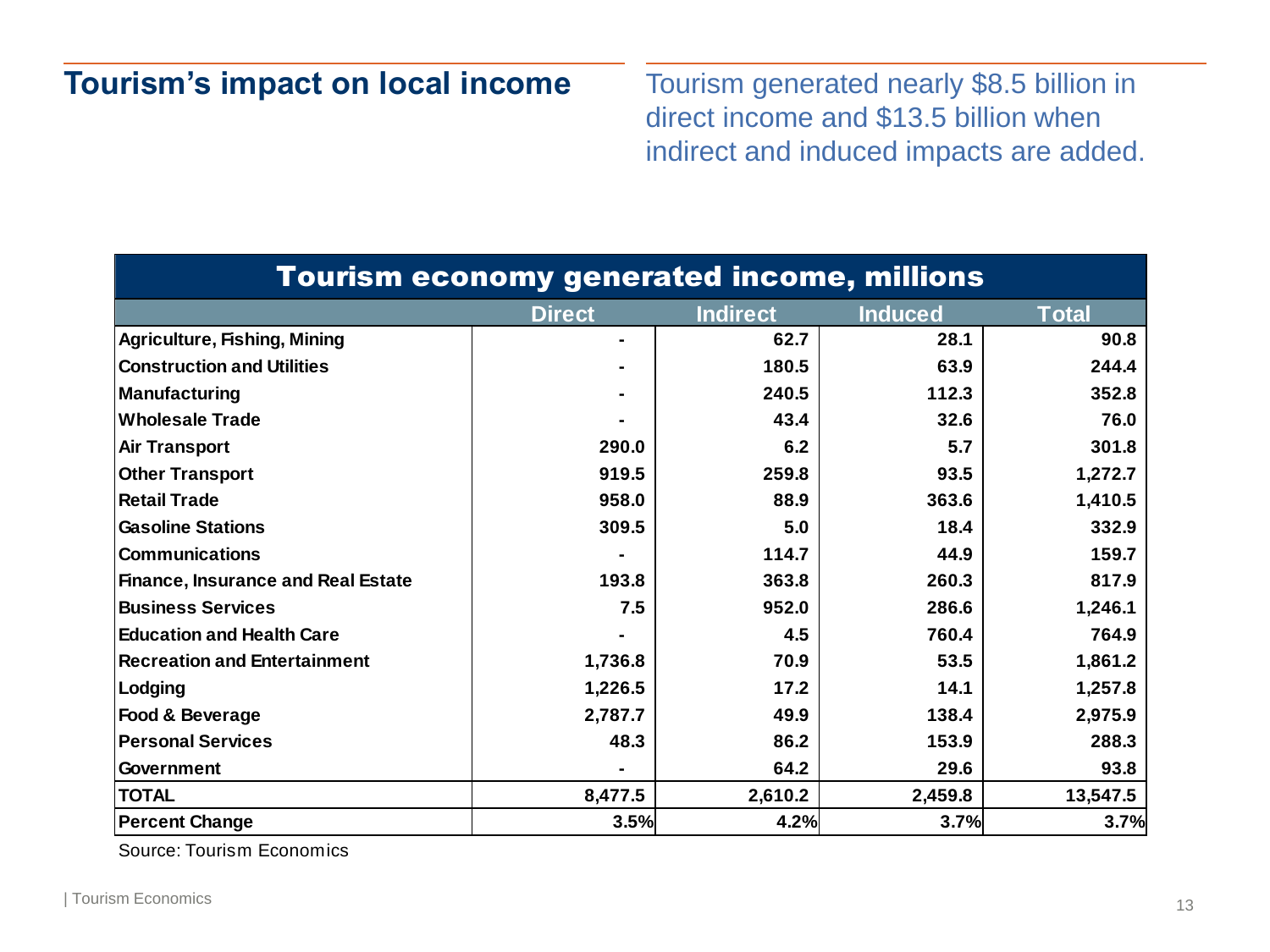### **Tourism's impact on taxes**

Visitor spending, visitor supported jobs, and business sales generated \$6.7 billion in governmental revenues.

Tax revenue of \$6.7 billion was directly and indirectly generated by tourism in 2017.

State and local taxes alone tallied \$3.35 billion in 2017.

Each household in Ohio would need to be taxed an additional \$725 per year to replace the traveler taxes received by state and local governments.

| Tourism-Gen <u>erated Taxes</u> |         |                |         |         |         |         |
|---------------------------------|---------|----------------|---------|---------|---------|---------|
|                                 |         | (US\$ Million) |         |         |         |         |
|                                 | 2012    | 2013           | 2014    | 2015    | 2016    | 2017    |
| <b>Federal Taxes</b>            | 2,741.0 | 2,802.2        | 2,949.2 | 3,085.2 | 3,200.8 | 3,314.8 |
| Corporate                       | 499.3   | 483.4          | 536.0   | 553.9   | 567.7   | 578.0   |
| <b>Indirect Business</b>        | 253.6   | 265.6          | 278.2   | 291.7   | 301.7   | 307.6   |
| <b>Personal Income</b>          | 834.3   | 861.6          | 896.0   | 939.8   | 978.3   | 1,016.3 |
| <b>Social Security</b>          | 1,153.8 | 1,191.6        | 1,239.1 | 1,299.7 | 1,353.0 | 1,412.9 |
| <b>State Taxes</b>              | 1,714.3 | 1,749.8        | 1,808.4 | 1,888.5 | 1,950.6 | 1,985.6 |
| Corporate                       | 425.2   | 411.6          | 456.4   | 471.6   | 483.4   | 470.2   |
| <b>Personal Income</b>          | 337.6   | 348.6          | 311.5   | 326.7   | 340.1   | 351.4   |
| <b>Sales</b>                    | 814.5   | 852.8          | 893.3   | 936.9   | 969.0   | 1,003.2 |
| <b>State Social Security</b>    | 61.0    | 63.0           | 65.5    | 68.7    | 71.5    | 72.4    |
| <b>Excise and Fees</b>          | 76.1    | 73.7           | 81.7    | 84.5    | 86.6    | 88.4    |
| <b>Local Taxes</b>              | 1,151.9 | 1,175.0        | 1,221.6 | 1,272.0 | 1,321.8 | 1,365.5 |
| <b>Personal Income</b>          | 33.8    | 34.9           | 36.3    | 38.0    | 39.6    | 40.6    |
| <b>Sales</b>                    | 148.1   | 155.1          | 162.4   | 170.3   | 176.2   | 182.4   |
| Property                        | 730.6   | 730.6          | 730.6   | 757.5   | 785.4   | 814.3   |
| <b>Admissions</b>               | 23.8    | 25.3           | 27.1    | 28.7    | 29.1    | 30.1    |
| Lodging                         | 144.3   | 160.1          | 188.7   | 198.3   | 210.5   | 215.1   |
| <b>Other Taxes and Fees</b>     | 71.3    | 69.1           | 76.6    | 79.1    | 81.1    | 82.9    |
| <b>TOTAL</b>                    | 5,607.2 | 5,727.0        | 5,979.2 | 6,245.6 | 6,473.2 | 6,665.8 |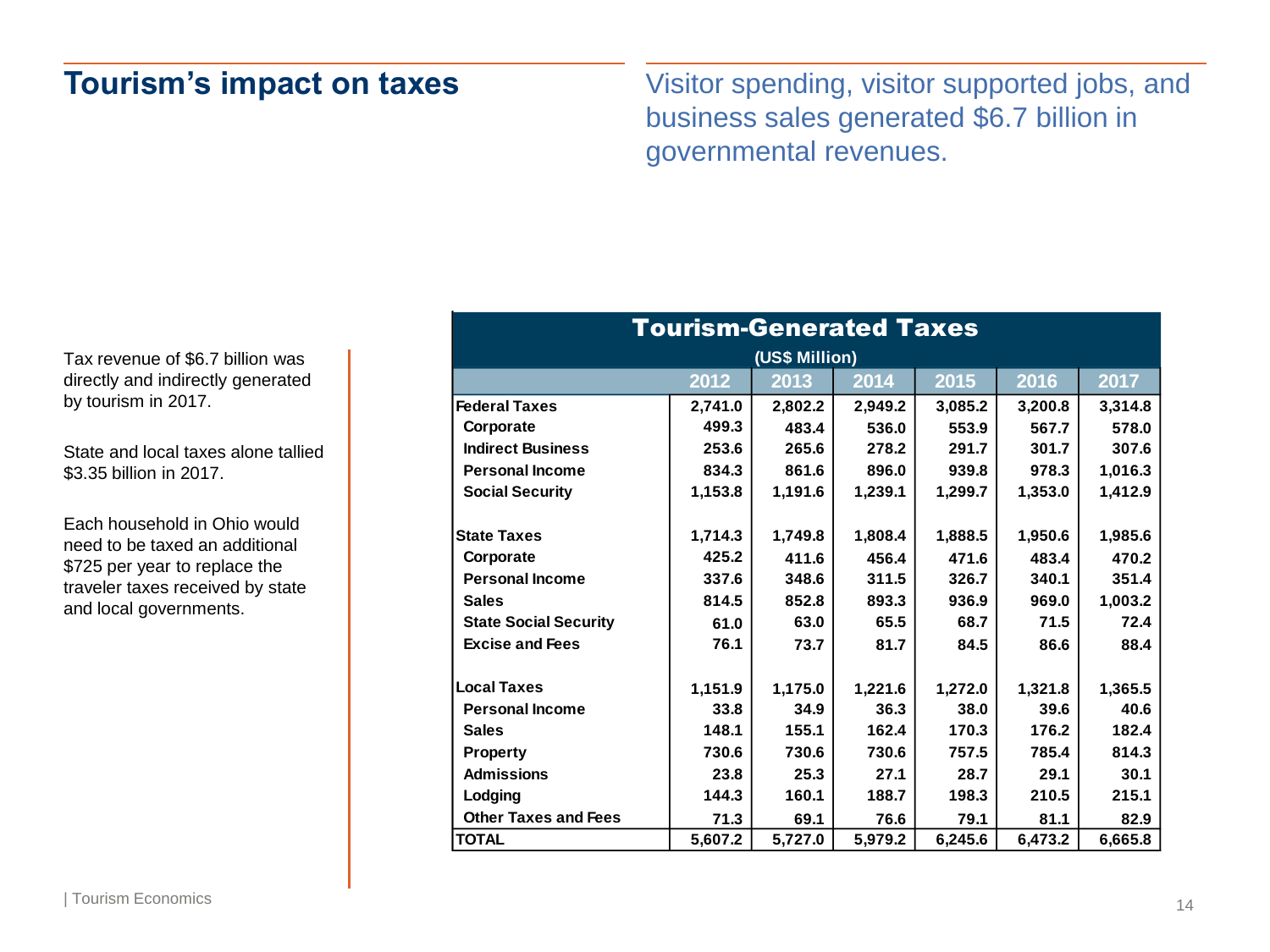# Regional Summary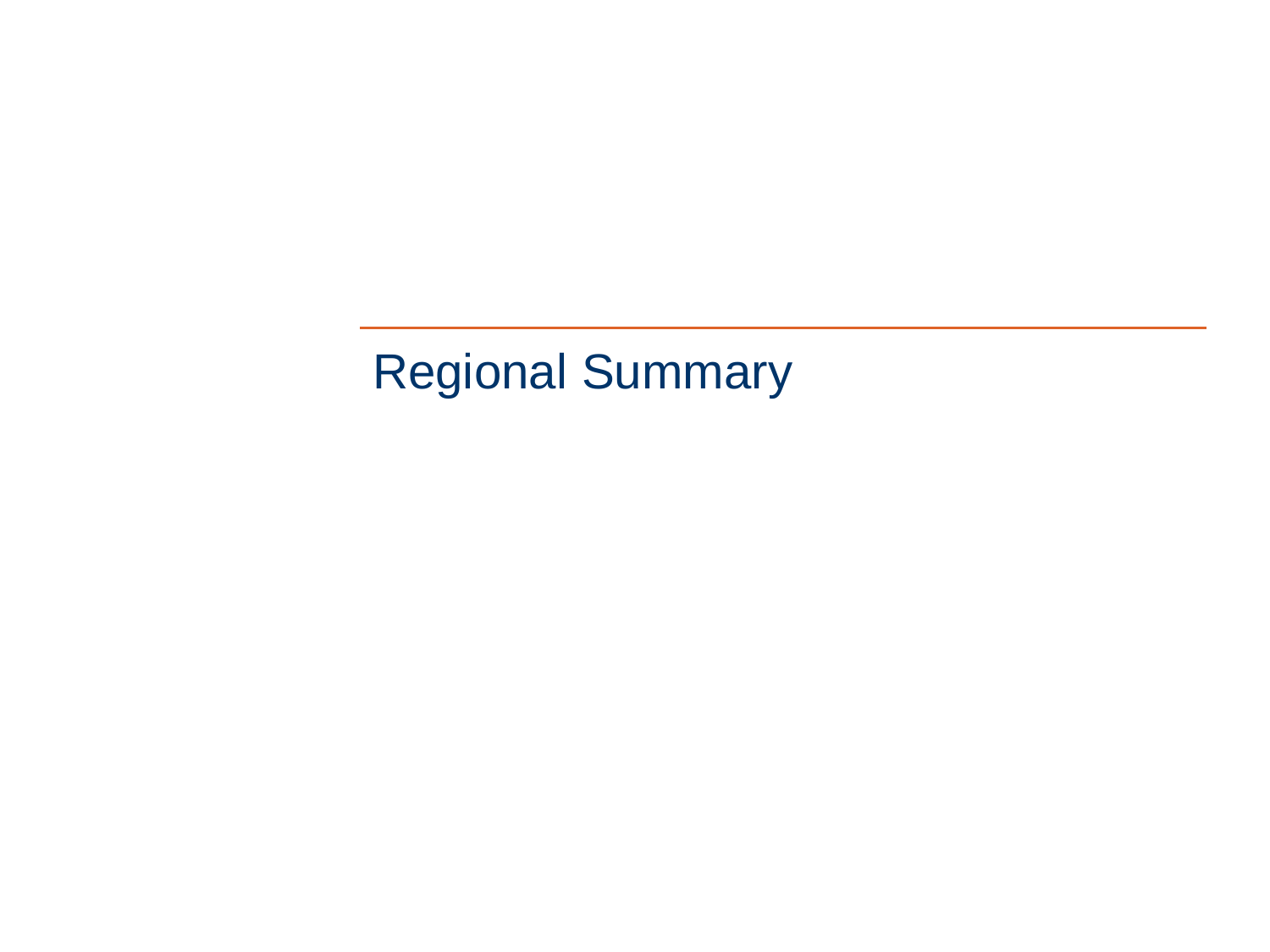### **Tourism sales**



#### **Tourism Sales by Region**

Cleveland (Northeast), Columbus (Central), and Cincinnati (Southwest), are key destinations and influence the distribution of the tourism economy across Ohio.

Relative to the size of their economies, tourism is still of significant importance to the Northwest and Southeast regions.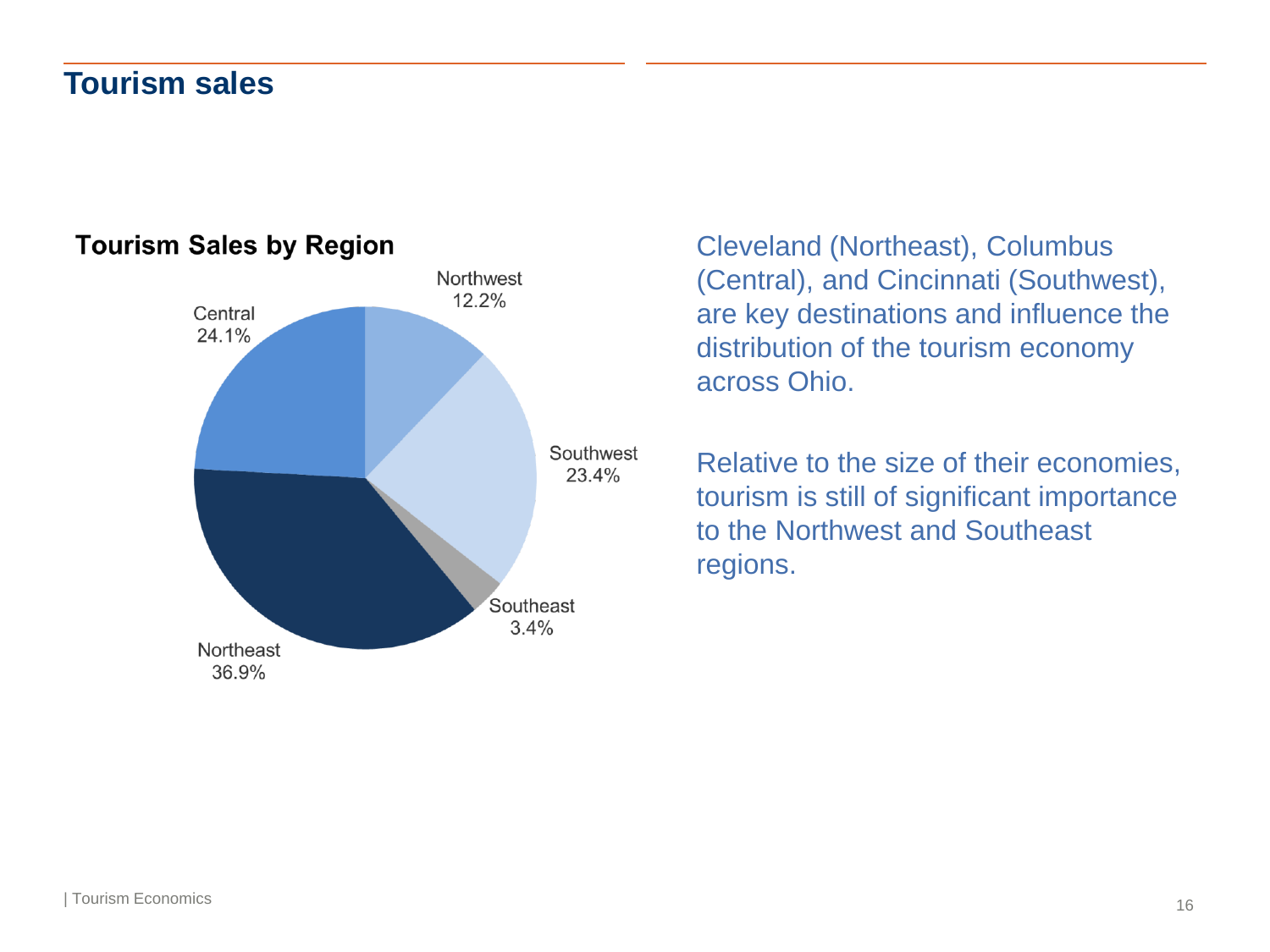# **Tourism Employment by Region**

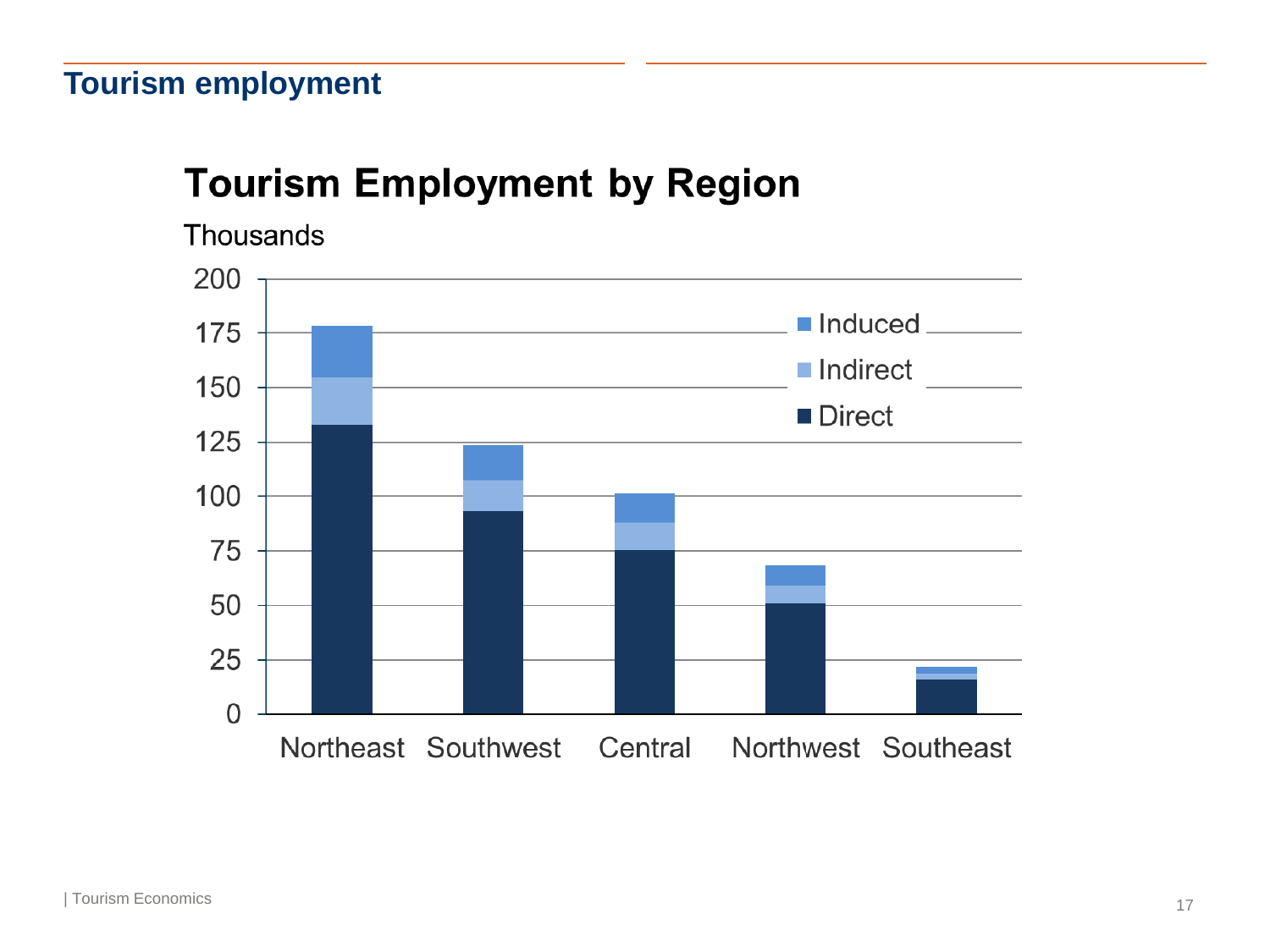## **Tourism wages**

# **Tourism Wages by Region**

\$ Billions

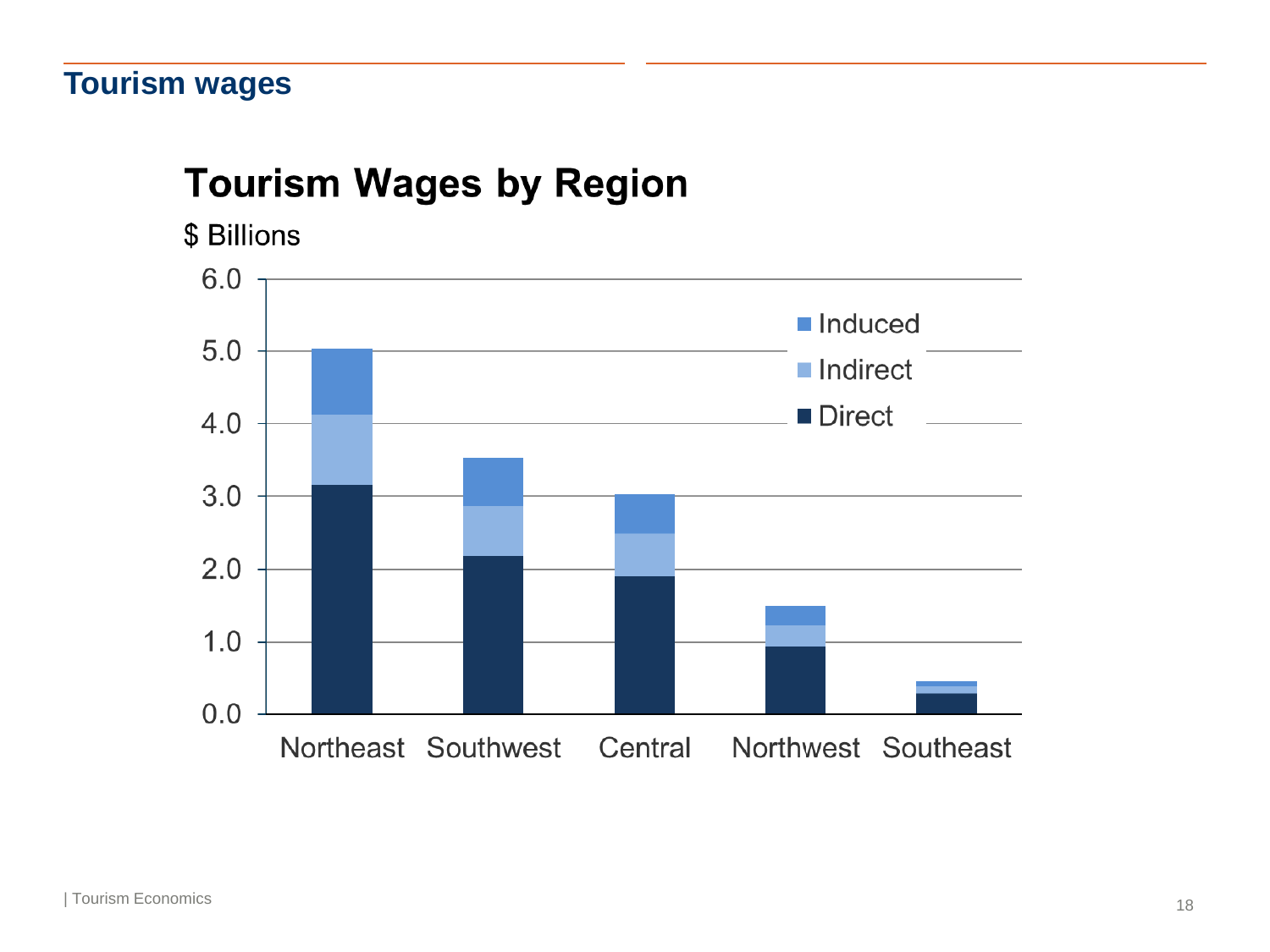# Appalachian Region Detail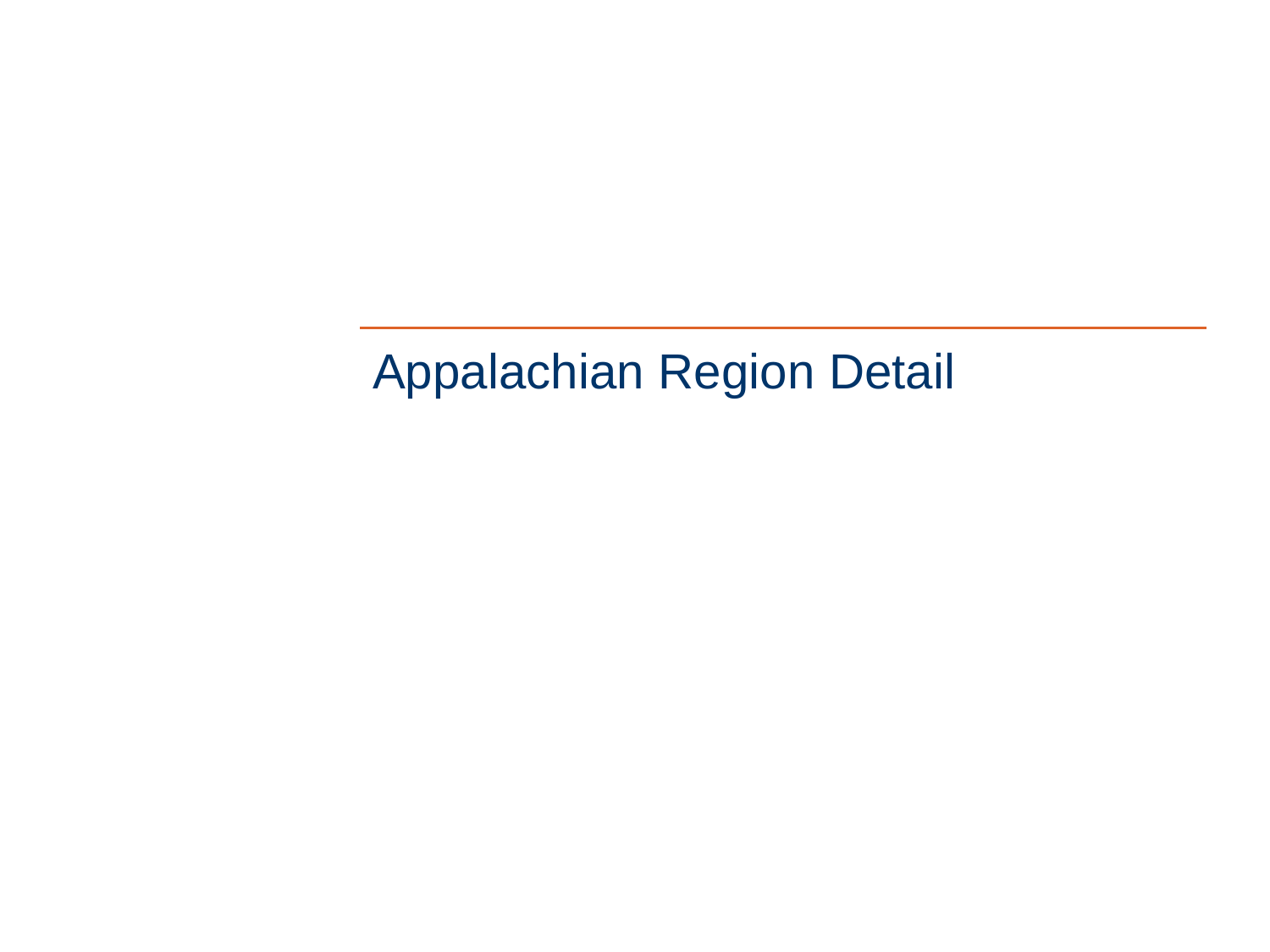# Recent Trends in Tourism Sales (Output)

|                                                | 2015    | 2016    | 2017    |
|------------------------------------------------|---------|---------|---------|
| <b>Appalachian Region Direct Sales Trends:</b> |         |         |         |
| Sales volume (\$mils)                          | 3,433.8 | 3,473.9 | 3,611.3 |
| Sales growth, % change                         | 3.7%    | 1.2%    | 4.0%    |
| Sales trends for the wider region and state:   |         |         |         |
| Ohio sales growth, % change                    | 4.9%    | 3.6%    | 3.5%    |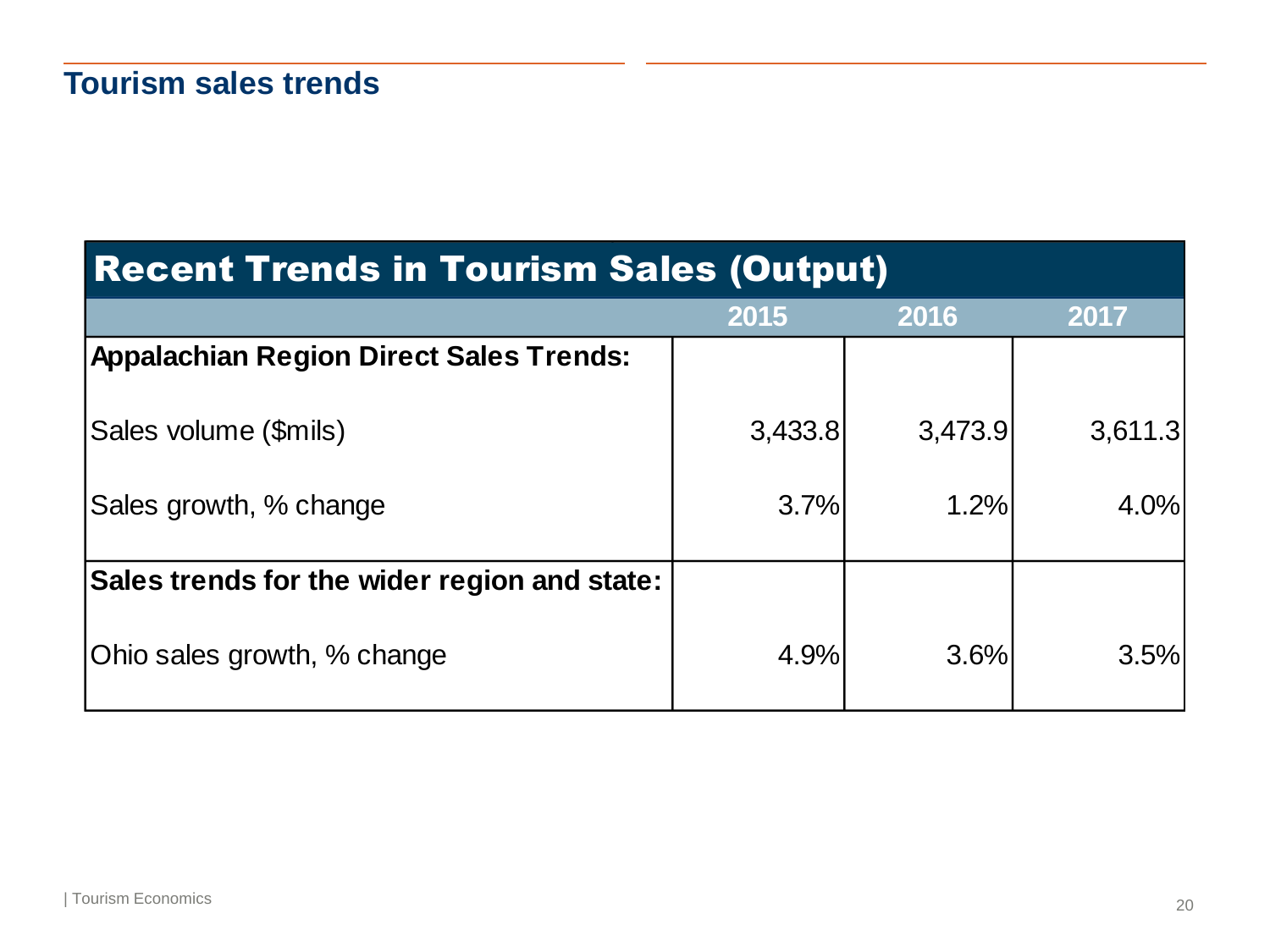# **Appalachian Region tourism impact**

| <b>Total Tourism Impact</b> |                       |                        |                   |                                           |  |  |
|-----------------------------|-----------------------|------------------------|-------------------|-------------------------------------------|--|--|
| <b>County</b>               | <b>Sales (\$mils)</b> | <b>Employment</b>      | Wages<br>(\$mils) | <b>Tax</b><br><b>Revenues</b><br>(\$mils) |  |  |
| Adams                       | 42.1                  | 640                    | 14.7              | 5.1                                       |  |  |
| Ashtabula                   | 451.1                 | 3,406                  | 72.3              | 52.9                                      |  |  |
| <b>Athens</b>               | 166.0                 | 2,133                  | 47.2              | 21.1                                      |  |  |
| <b>Belmont</b>              | 213.2                 | 2,318                  | 52.2              | 26.9                                      |  |  |
| <b>Brown</b>                | 64.4                  | 935                    | 18.3              | 8.5                                       |  |  |
| Carroll                     | 88.1                  | 757                    | 16.9              | 10.4                                      |  |  |
| Clermont                    | 602.1                 | 6,016                  | 142.3             | 73.5                                      |  |  |
| Columbiana                  | 202.5                 | 2,354                  | 42.8              | 23.8                                      |  |  |
| Coshocton                   | 56.5                  | 738                    | 14.1              | 6.7                                       |  |  |
| Gallia                      | 69.3                  | 890                    | 20.2              | 8.6                                       |  |  |
| Guernsey                    | 160.9                 | 1,597                  | 43.3              | 21.2                                      |  |  |
| Harrison                    | 15.7                  | 201                    | 2.3               | 1.5                                       |  |  |
| Highland                    | 49.3                  | 1,036                  | 14.1              | 5.9                                       |  |  |
| Hocking                     | 149.1                 | 1,127                  | 29.0              | 19.1                                      |  |  |
| Holmes                      | 184.4                 | 1,771                  | 39.1              | 22.9                                      |  |  |
| Jackson                     | 54.8                  | 1,107                  | 16.7              | 6.7                                       |  |  |
| <b>Jefferson</b>            | 161.1                 | 1,879                  | 39.5              | 19.6                                      |  |  |
|                             |                       | Continued on next page |                   |                                           |  |  |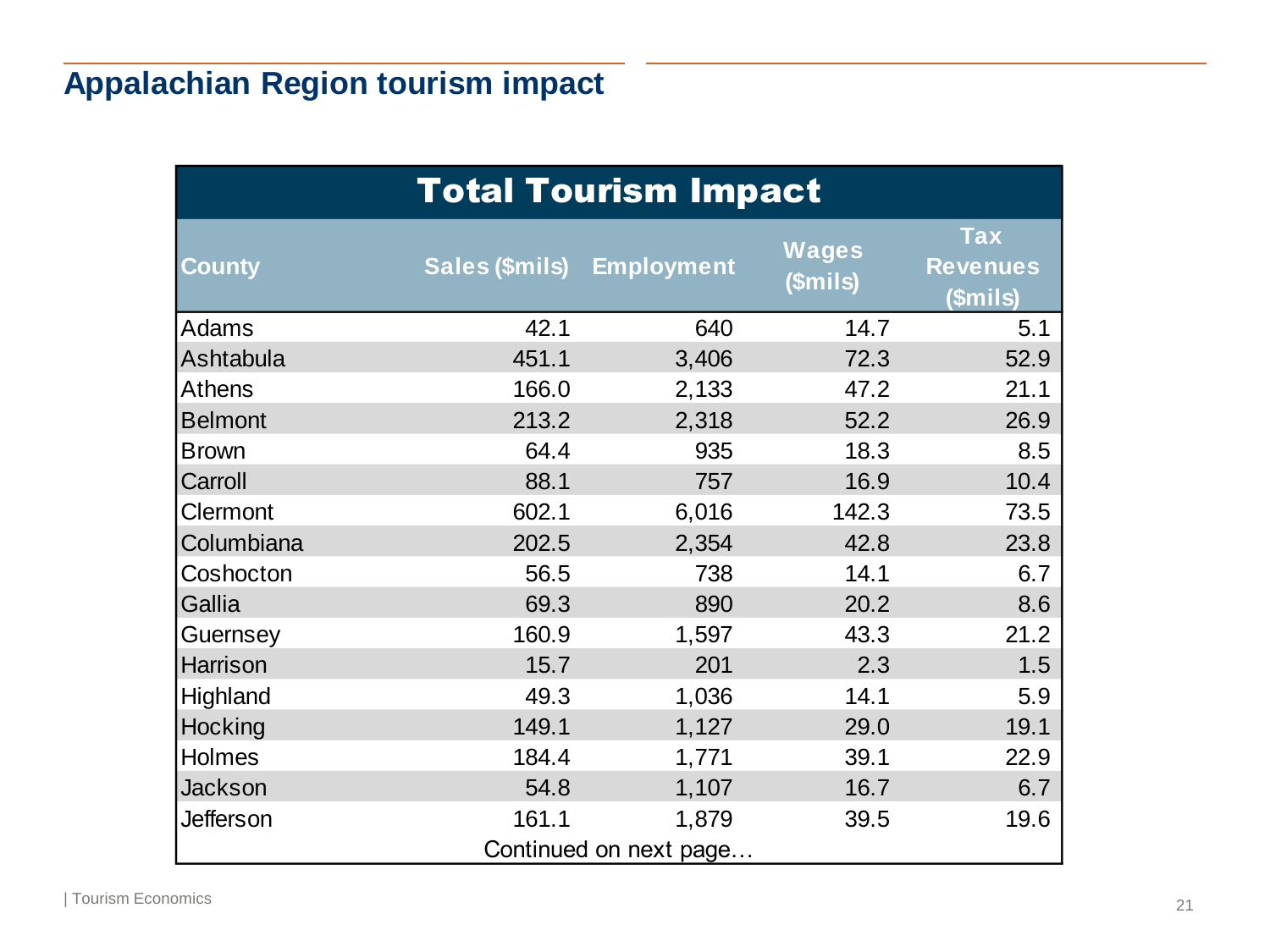# **Appalachian Region tourism impact**

| <b>Total Tourism Impact (continued)</b> |                       |                   |                          |                                           |  |  |
|-----------------------------------------|-----------------------|-------------------|--------------------------|-------------------------------------------|--|--|
| <b>County</b>                           | <b>Sales (\$mils)</b> | <b>Employment</b> | <b>Wages</b><br>(\$mils) | <b>Tax</b><br><b>Revenues</b><br>(\$mils) |  |  |
| Lawrence                                | 50.4                  | 1,005             | 22.8                     | 6.8                                       |  |  |
| Mahoning                                | 855.5                 | 9,531             | 199.4                    | 105.3                                     |  |  |
| Meigs                                   | 15.6                  | 311               | 4.5                      | 1.6                                       |  |  |
| Monroe                                  | 9.9                   | 145               | 2.0                      | 0.9                                       |  |  |
| Morgan                                  | 20.5                  | 178               | 2.1                      | 2.1                                       |  |  |
| Muskingum                               | 223.6                 | 3,036             | 64.2                     | 28.4                                      |  |  |
| <b>Noble</b>                            | 8.7                   | 215               | 2.5                      | 1.0                                       |  |  |
| Perry                                   | 14.7                  | 351               | 5.4                      | 1.6                                       |  |  |
| <b>Pike</b>                             | 28.8                  | 581               | 9.5                      | 3.5                                       |  |  |
| <b>Ross</b>                             | 167.9                 | 2,527             | 53.8                     | 21.7                                      |  |  |
| Scioto                                  | 193.9                 | 2,084             | 45.3                     | 23.3                                      |  |  |
| <b>Trumbull</b>                         | 558.4                 | 6,600             | 135.5                    | 68.6                                      |  |  |
| Tuscarawas                              | 410.5                 | 3,560             | 71.3                     | 48.4                                      |  |  |
| Vinton                                  | 27.1                  | 229               | 3.7                      | 2.9                                       |  |  |
| Washington                              | 229.9                 | 1,906             | 42.5                     | 26.9                                      |  |  |
| <b>Region Total</b>                     | 5,546.2               | 61,164            | 1,289.4                  | 677.2                                     |  |  |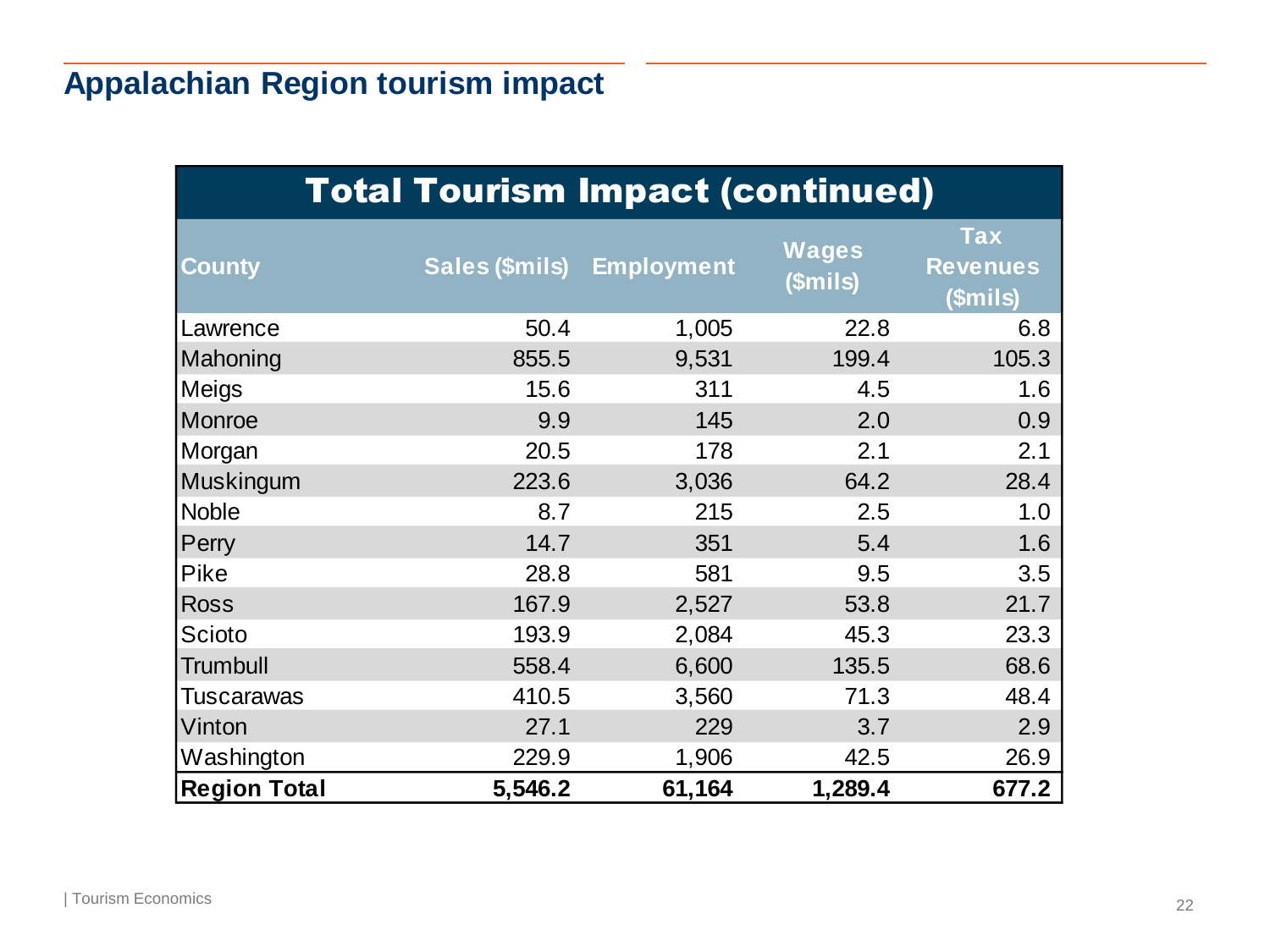### **Appalachian Region tourism impact**

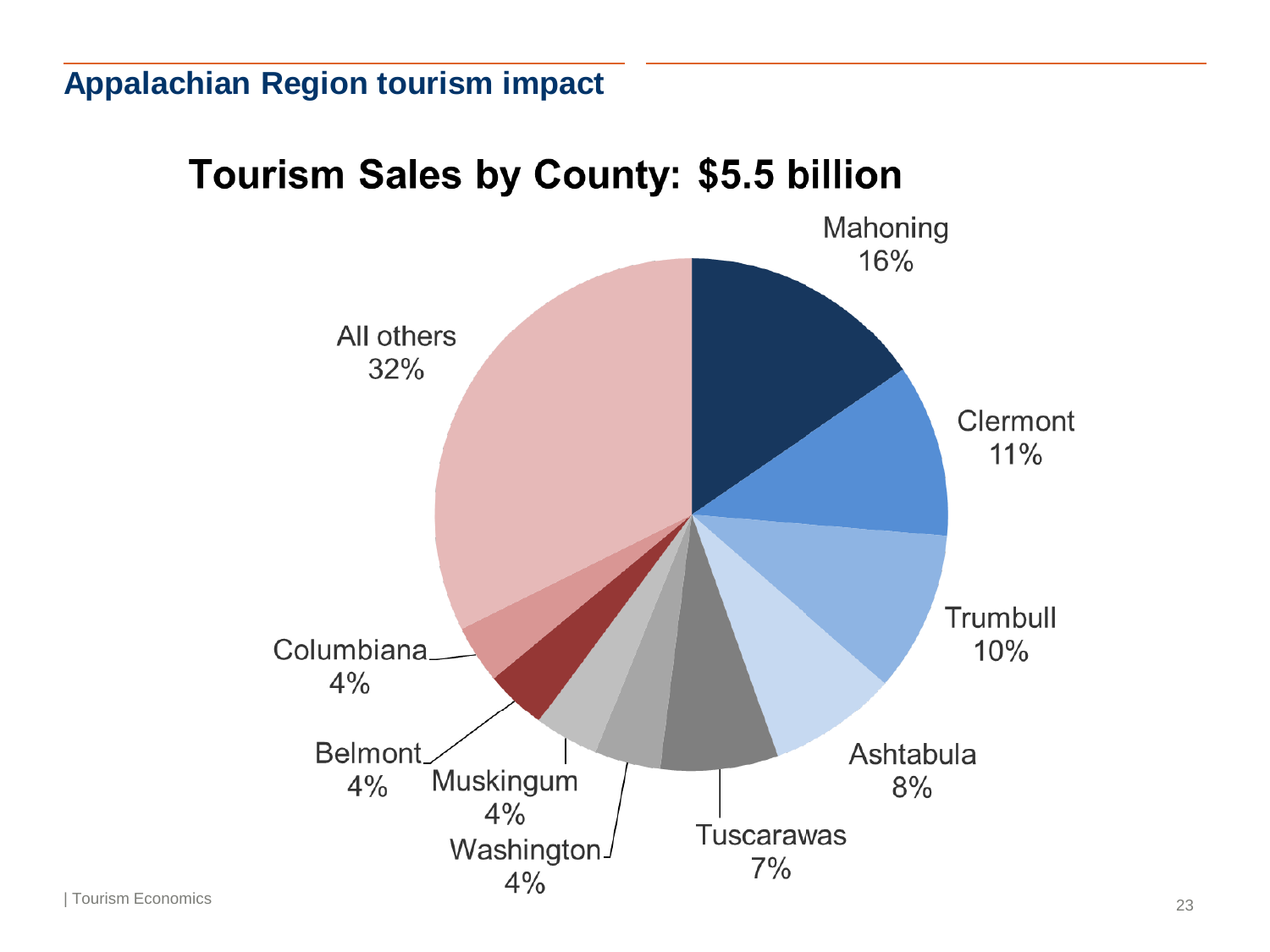## **Tourism sales**

Visitors generated \$5.5 billion in business activity in the Appalachian Region in 2017.

| <b>Tourism Sales (Output)</b>                                |         |         |       |         |  |  |  |  |
|--------------------------------------------------------------|---------|---------|-------|---------|--|--|--|--|
| (US\$)                                                       |         |         |       |         |  |  |  |  |
| Direct*<br><b>Indirect</b><br><b>Induced</b><br><b>Total</b> |         |         |       |         |  |  |  |  |
| <b>Agriculture, Fishing, Mining</b>                          |         | 25.8    | 10.4  | 36.2    |  |  |  |  |
| <b>Construction and Utilities</b>                            |         | 69.0    | 27.7  | 96.7    |  |  |  |  |
| <b>Manufacturing</b>                                         |         | 194.7   | 95.2  | 289.9   |  |  |  |  |
| <b>Wholesale Trade</b>                                       |         | 16.0    | 10.6  | 26.6    |  |  |  |  |
| <b>Air Transport</b>                                         | 4.1     | 2.0     | 1.6   | 7.8     |  |  |  |  |
| <b>Other Transport</b>                                       | 302.2   | 55.4    | 21.1  | 378.7   |  |  |  |  |
| <b>Retail Trade</b>                                          | 1,039.8 | 91.8    | 115.0 | 1,246.5 |  |  |  |  |
| <b>Communications</b>                                        |         | 50.5    | 23.8  | 74.3    |  |  |  |  |
| <b>Finance, Insurance and Real Estate</b>                    | 480.9   | 201.4   | 151.3 | 833.6   |  |  |  |  |
| <b>Business Services</b>                                     |         | 231.4   | 69.4  | 300.8   |  |  |  |  |
| <b>Education and Health Care</b>                             |         | 1.0     | 172.1 | 173.1   |  |  |  |  |
| <b>Recreation and Entertainment</b>                          | 381.0   | 19.9    | 15.1  | 416.0   |  |  |  |  |
| Lodging                                                      | 455.1   | 4.9     | 4.5   | 464.5   |  |  |  |  |
| Food & Beverage                                              | 948.2   | 15.8    | 47.1  | 1,011.1 |  |  |  |  |
| <b>Personal Services</b>                                     |         | 24.8    | 41.6  | 66.3    |  |  |  |  |
| <b>Government</b>                                            |         | 22.0    | 102.0 | 124.0   |  |  |  |  |
| <b>TOTAL</b>                                                 | 3,611.3 | 1,026.3 | 908.6 | 5,546.2 |  |  |  |  |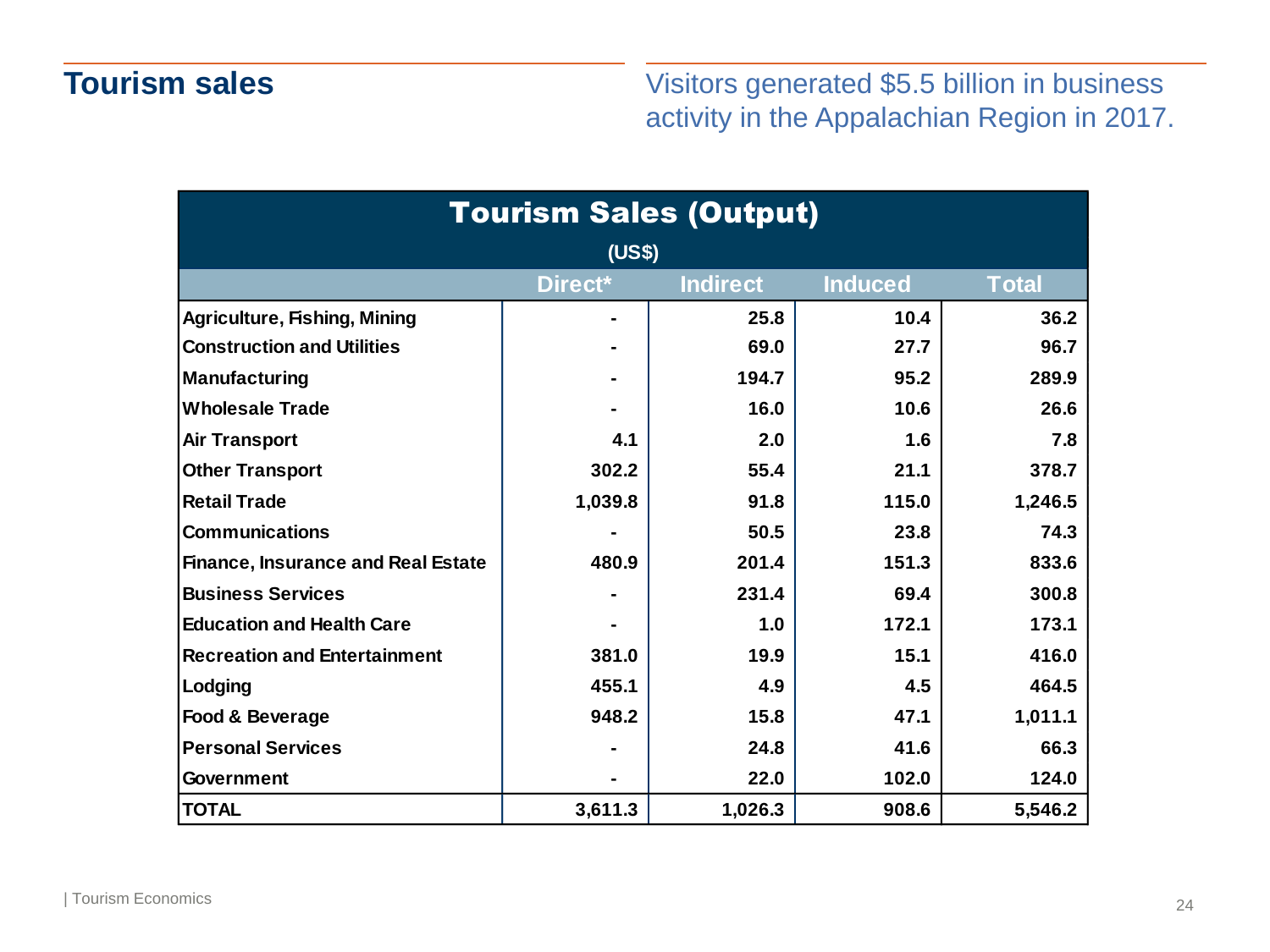# **Tourism Sales By Industry**

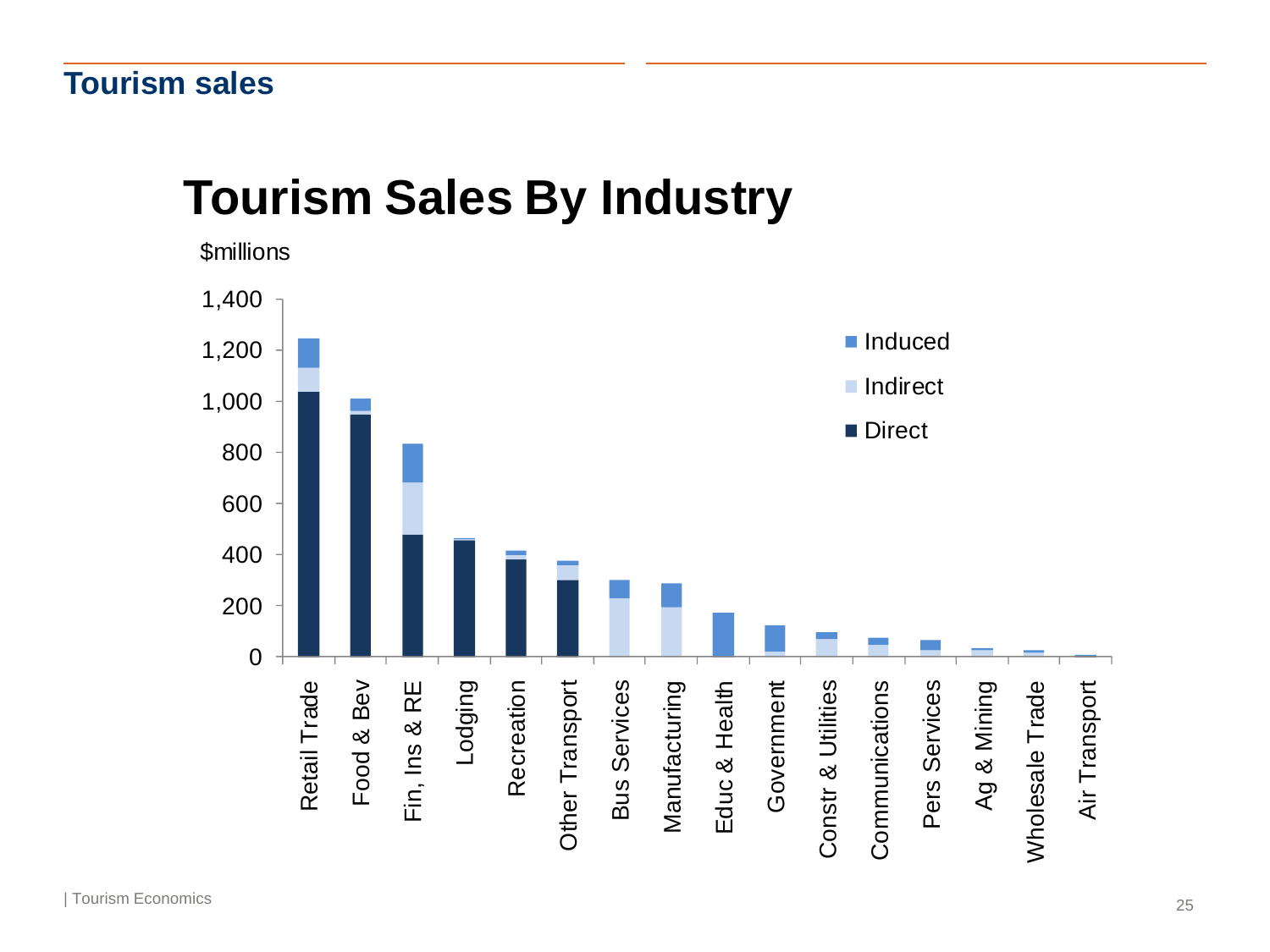Tourism supports 1 in every 13 jobs in the Appalachian Region.

| <b>Tourism Employment</b>                 |               |                 |                |              |  |  |
|-------------------------------------------|---------------|-----------------|----------------|--------------|--|--|
|                                           | <b>Direct</b> | <b>Indirect</b> | <b>Induced</b> | <b>Total</b> |  |  |
| <b>Agriculture, Fishing, Mining</b>       |               | 328             | 129            | 457          |  |  |
| <b>Construction and Utilities</b>         |               | 243             | 58             | 301          |  |  |
| <b>Manufacturing</b>                      |               | 475             | 217            | 692          |  |  |
| <b>Wholesale Trade</b>                    |               | 80              | 54             | 134          |  |  |
| <b>Air Transport</b>                      |               |                 |                | 14           |  |  |
| <b>Other Transport</b>                    | 4,872         | 620             | 234            | 5,725        |  |  |
| <b>Retail Trade</b>                       | 9,059         | 385             | 1,689          | 11,134       |  |  |
| <b>Communications</b>                     |               | 224             | 87             | 311          |  |  |
| <b>Finance, Insurance and Real Estate</b> | 418           | 1,206           | 729            | 2,353        |  |  |
| <b>Business Services</b>                  |               | 2,380           | 742            | 3,122        |  |  |
| <b>Education and Health Care</b>          |               | 24              | 2,153          | 2,177        |  |  |
| <b>Recreation and Entertainment</b>       | 4,917         | 479             | 273            | 5,669        |  |  |
| Lodging                                   | 5,723         | 73              | 65             | 5,861        |  |  |
| Food & Beverage                           | 20,670        | 343             | 981            | 21,994       |  |  |
| <b>Personal Services</b>                  |               | 300             | 727            | 1,027        |  |  |
| <b>Government</b>                         |               | 125             | 68             | 193          |  |  |
| <b>TOTAL</b>                              | 45,660        | 7,291           | 8,213          | 61,164       |  |  |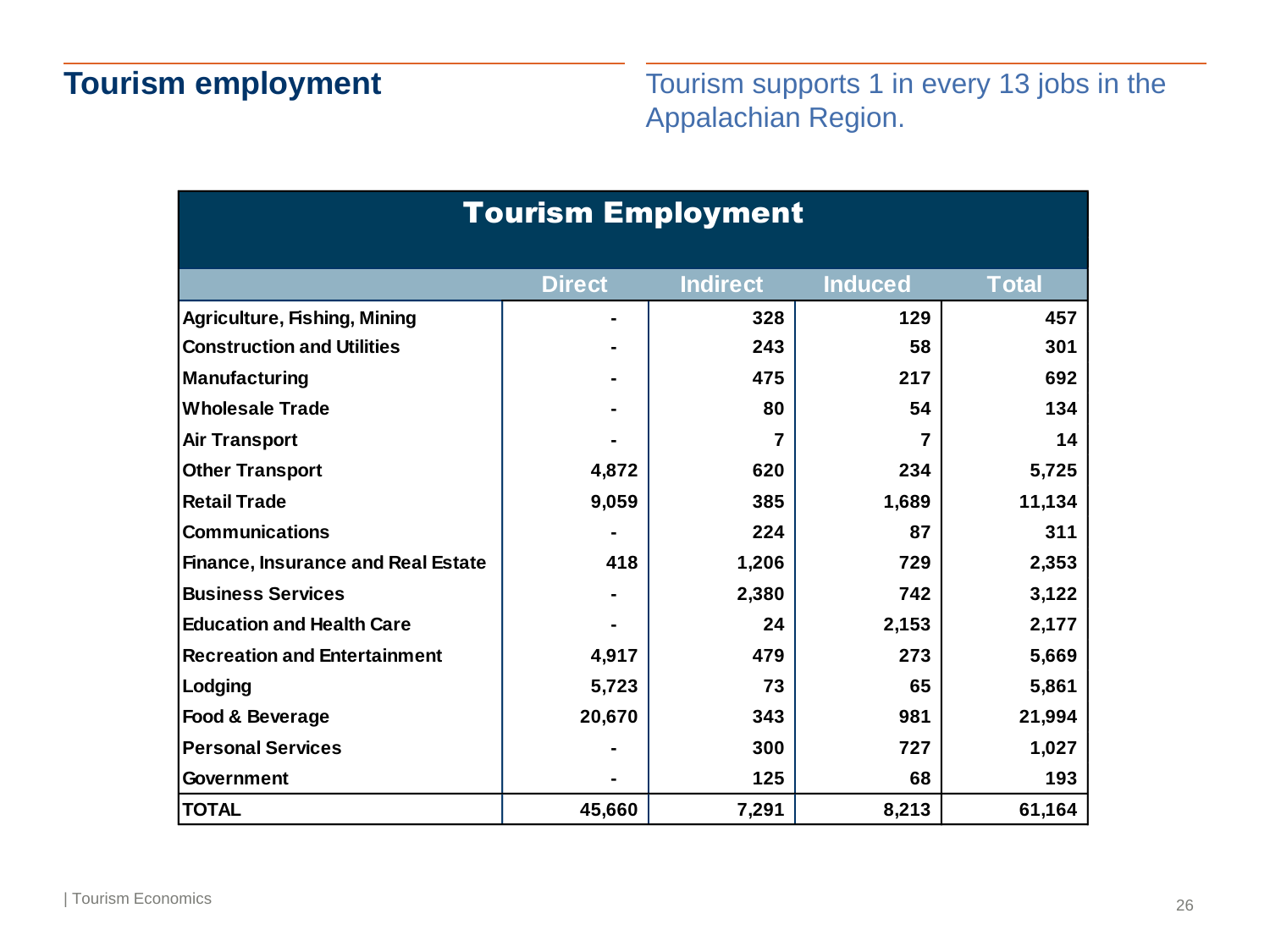# **Tourism Employment By Industry**

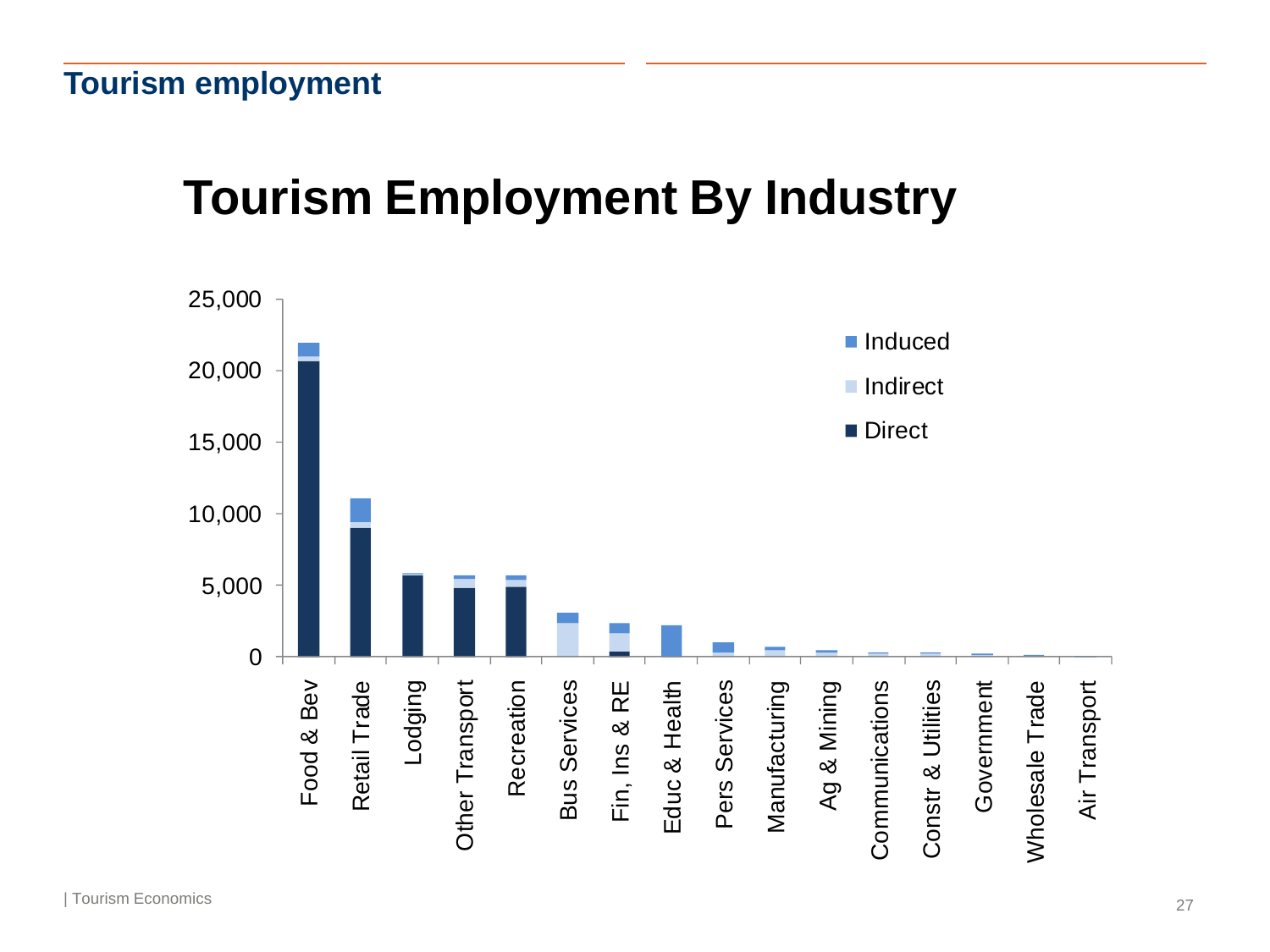## **Tourism income**

Tourism generated personal income of \$1.3 billion in 2017.

| <b>Tourism Income (Compensation)</b>                               |       |       |       |       |  |  |  |  |
|--------------------------------------------------------------------|-------|-------|-------|-------|--|--|--|--|
| (US\$)                                                             |       |       |       |       |  |  |  |  |
| <b>Direct</b><br><b>Indirect</b><br><b>Induced</b><br><b>Total</b> |       |       |       |       |  |  |  |  |
| <b>Agriculture, Fishing, Mining</b>                                |       | 5.9   | 2.7   | 9     |  |  |  |  |
| <b>Construction and Utilities</b>                                  |       | 17.0  | 6.2   | 23    |  |  |  |  |
| <b>Manufacturing</b>                                               |       | 22.6  | 10.9  | 33    |  |  |  |  |
| <b>Wholesale Trade</b>                                             |       | 4.1   | 3.2   |       |  |  |  |  |
| <b>Air Transport</b>                                               |       | 0.6   | 0.5   |       |  |  |  |  |
| <b>Other Transport</b>                                             | 113.5 | 24.4  | 9.0   | 147   |  |  |  |  |
| <b>Retail Trade</b>                                                | 157.6 | 8.8   | 37.0  | 203   |  |  |  |  |
| <b>Communications</b>                                              |       | 10.8  | 4.3   | 15    |  |  |  |  |
| <b>Finance, Insurance and Real Estate</b>                          | 8.5   | 34.2  | 25.2  | 68    |  |  |  |  |
| <b>Business Services</b>                                           |       | 89.5  | 27.7  | 117   |  |  |  |  |
| <b>Education and Health Care</b>                                   |       | 0.4   | 73.6  | 74    |  |  |  |  |
| <b>Recreation and Entertainment</b>                                | 60.3  | 6.7   | 5.2   | 72    |  |  |  |  |
| Lodging                                                            | 116.1 | 1.6   | 1.4   | 119   |  |  |  |  |
| Food & Beverage                                                    | 349.9 | 4.7   | 13.4  | 368   |  |  |  |  |
| <b>Personal Services</b>                                           |       | 8.1   | 14.9  | 23    |  |  |  |  |
| <b>Government</b>                                                  |       | 6.0   | 2.9   | 9     |  |  |  |  |
| <b>TOTAL</b>                                                       | 806.0 | 245.3 | 238.0 | 1,289 |  |  |  |  |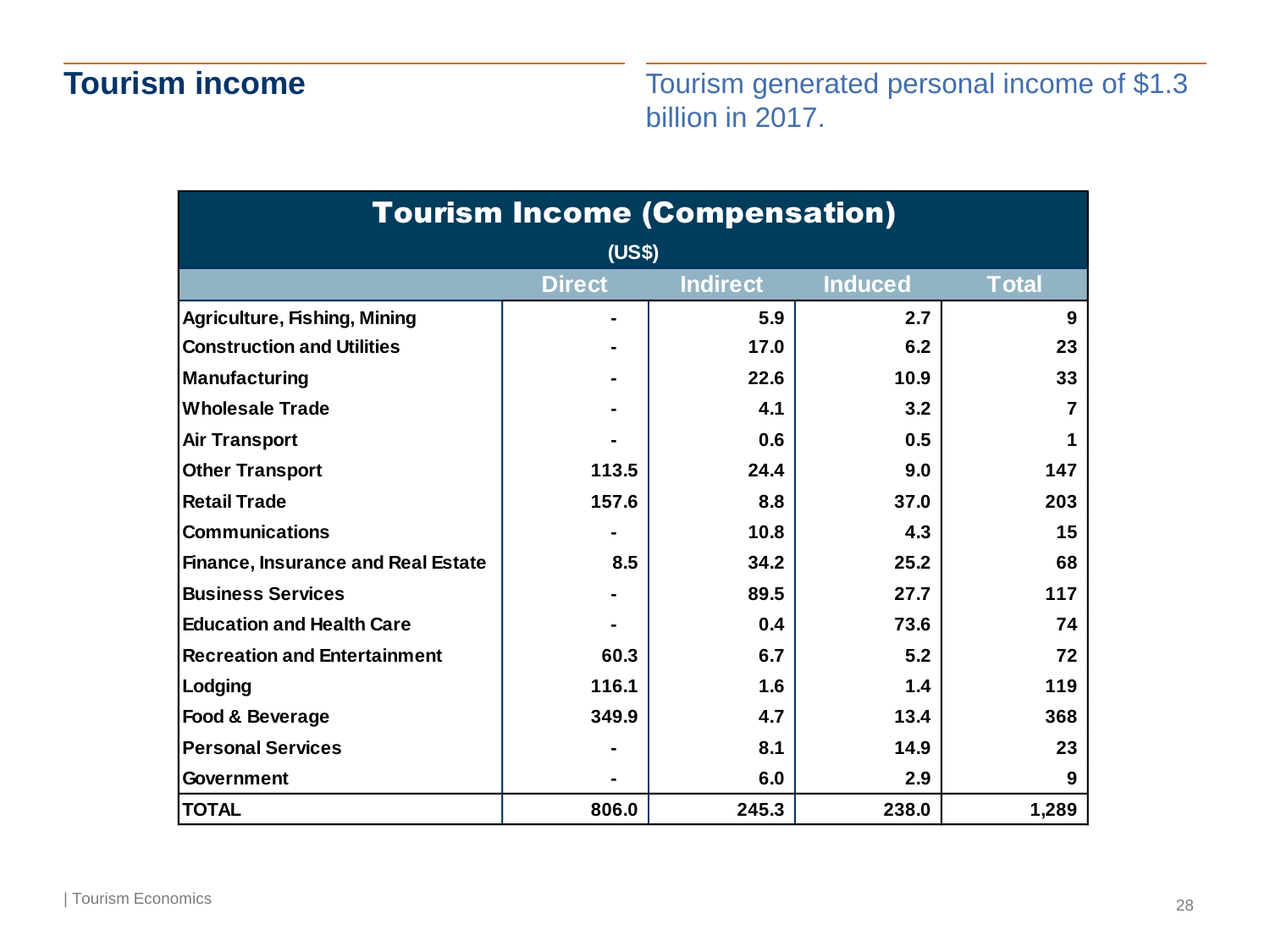# **Tourism Earnings By Industry**

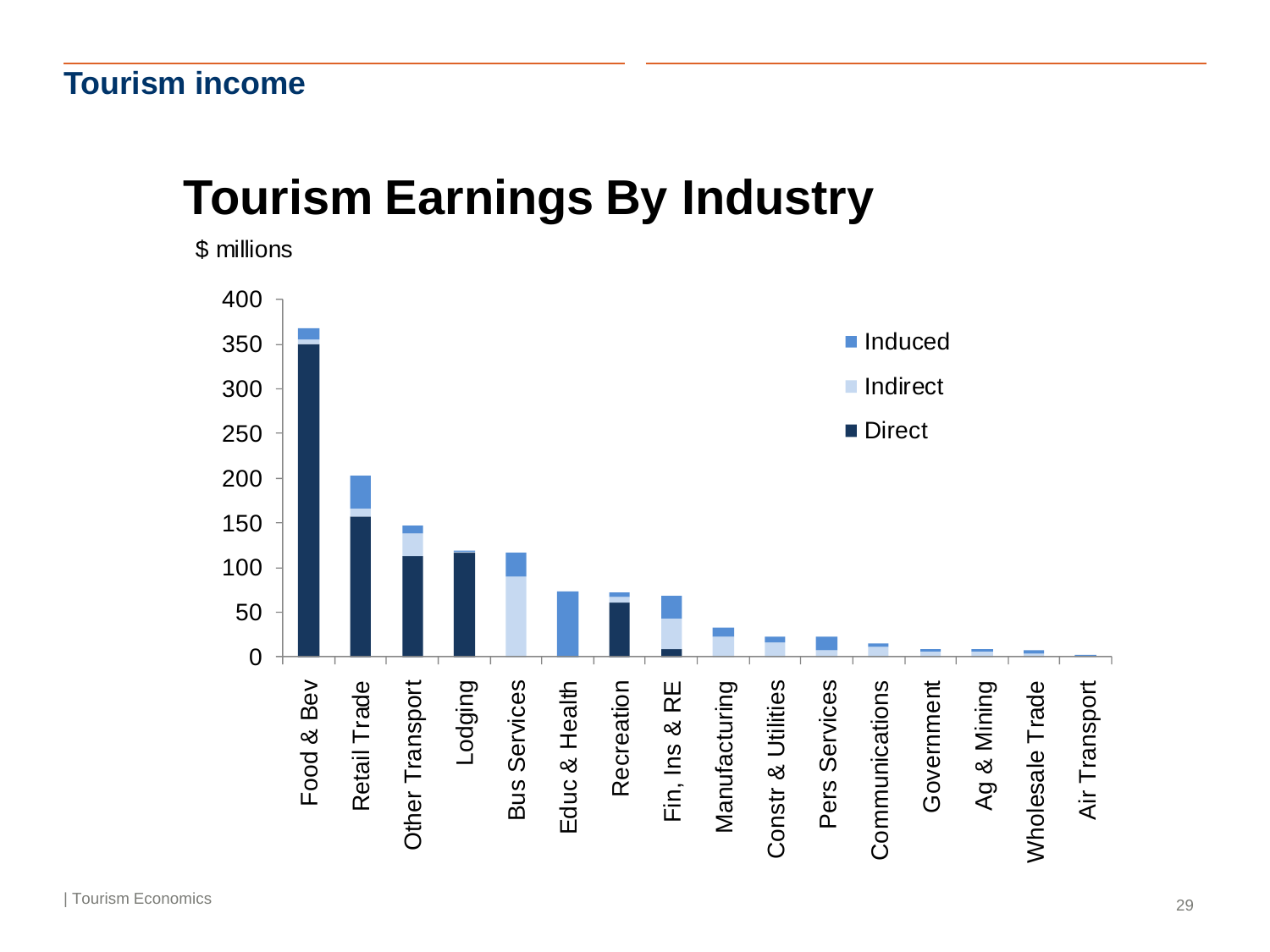### **Tourism tax generation**

Tourism generated \$678.7 million in taxes in 2017, including \$340.7 million in state and local taxes.

| <b>Tourism-Generated Taxes</b> |              |
|--------------------------------|--------------|
| (US\$ Millions)                |              |
|                                | <b>Total</b> |
| <b>Federal Taxes</b>           | 338.0        |
| <b>State Taxes</b>             | 194.8        |
| <b>Local Taxes</b>             | 145.9        |
|                                | 678.7        |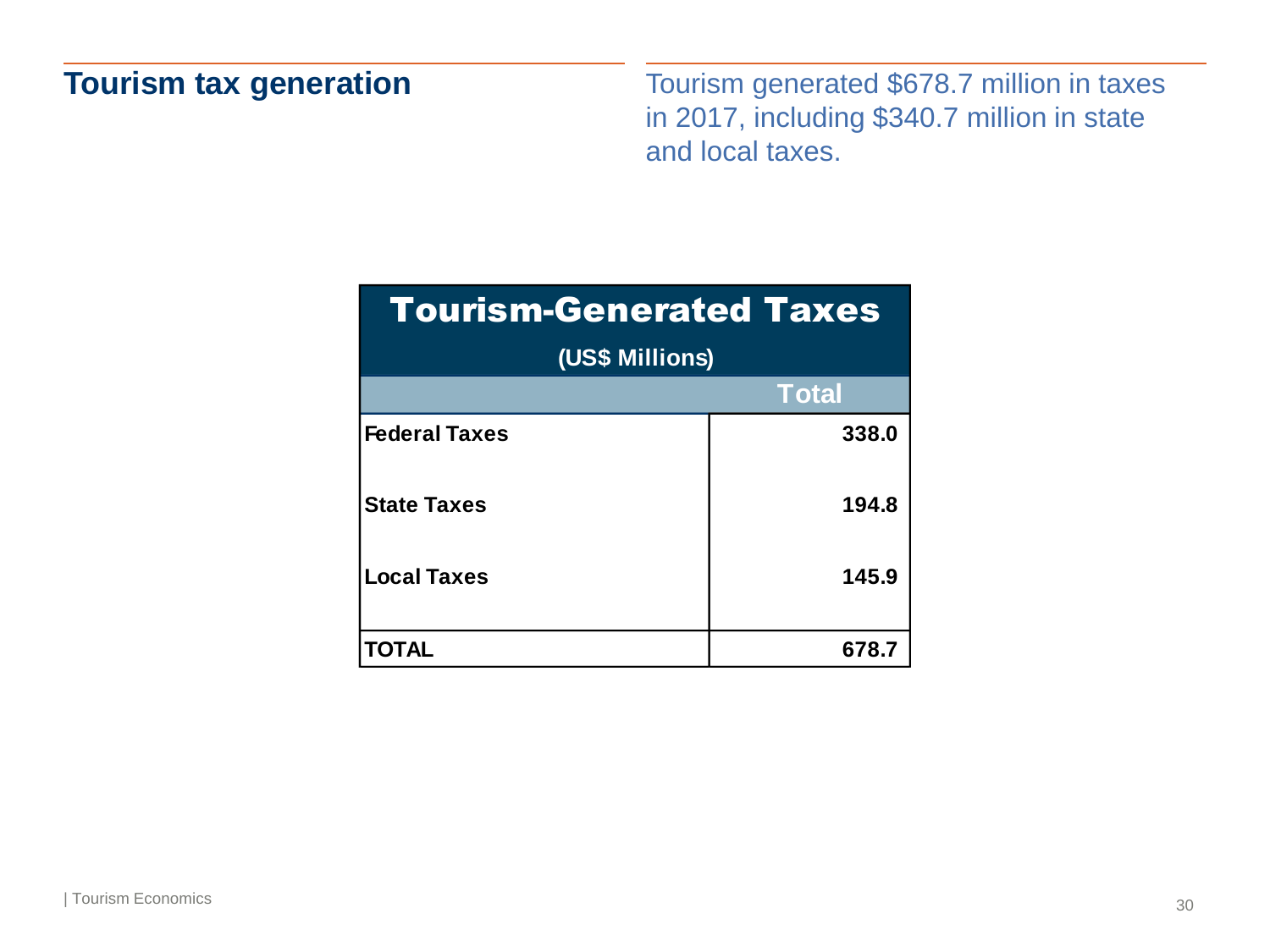#### **Methodology notes**

County level economic impact estimates are derived from the State of Ohio tourism economic impact report, also produced by Tourism Economics. Visitor spending estimates are based on several sources including:

- Visitor profile and spending estimates from Longwoods International, an international consumer research firm.
- **STR data on hotel metrics including room demand, revenues,** and occupancy rates.
- **EXEC** Statistics Canada data on spending in Ohio.
- Office of Travel & Tourism Industries estimates of overseas visits to Ohio.
- **EXEDENT** Sales tax data on lodging, retail, recreation sectors available from the Ohio Department of Taxation
- Local lodging tax data collected directly from the counties.

Economic data are compiled by industry at the county level, from the Bureau of Economic Analysis and Bureau of Labor Statistics. These provide industry detail on employment, value added, and wages by industry.

The economic impact analysis uses an IMPLAN (www.implan.com) input -output model for the state of Ohio which tracks spending by visitors to industries and among industries and households. This estimates indirect (supply chain) impacts and induced (income effect) impacts as wages are spent in the state economy.